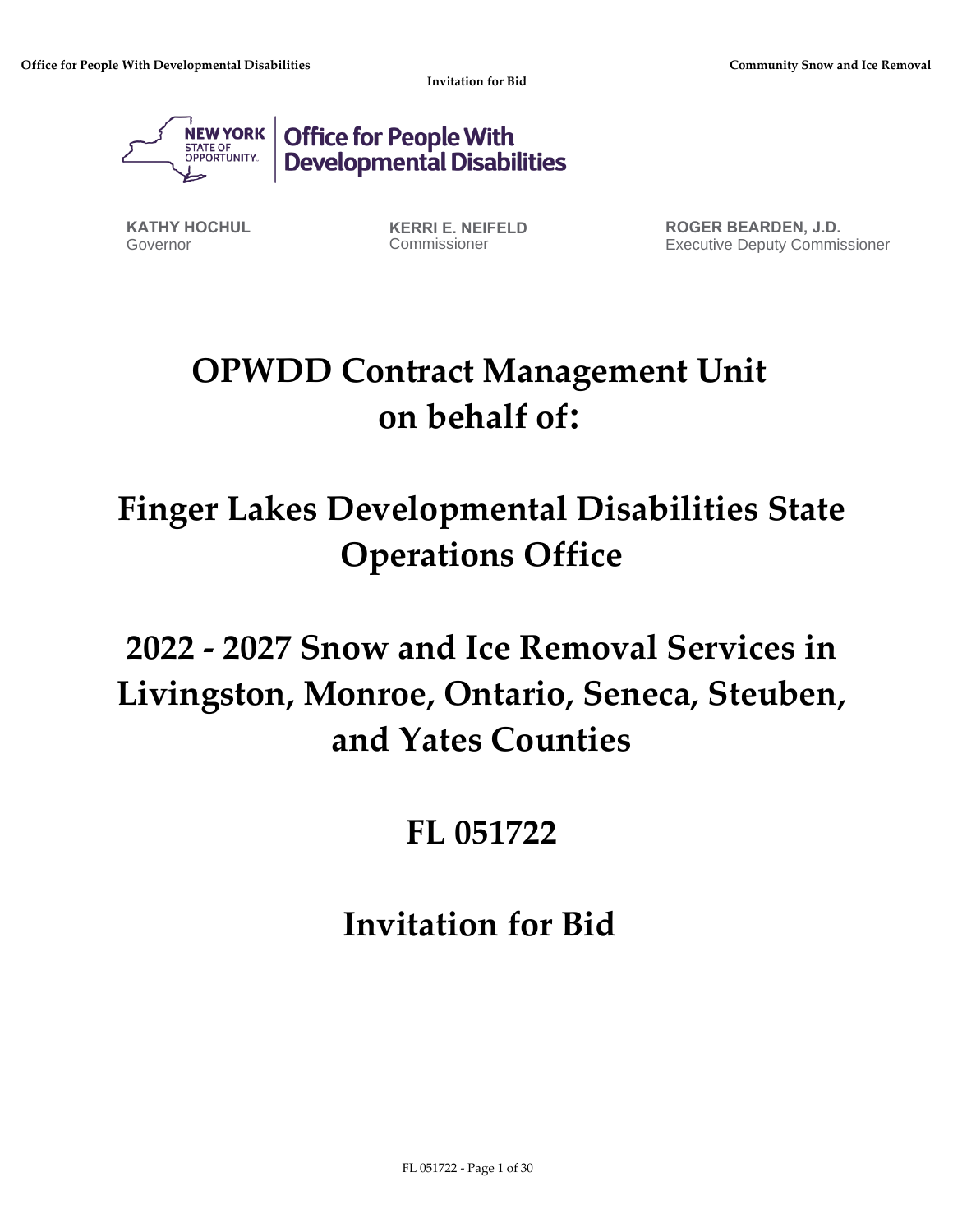#### **BID CONTENTS**

| 1.              | <b>INTRODUCTION</b>                                                                                              | $\overline{\mathbf{3}}$    |
|-----------------|------------------------------------------------------------------------------------------------------------------|----------------------------|
| 2.              | DESIGNATED CONTACT PERSON(S) FOR INQUIRIES & SUBMISSION_________________________                                 | $\overline{\phantom{1}}$ 3 |
| 3.              |                                                                                                                  |                            |
| 4.              | <b>OBJECTIVE OF THIS IFB</b>                                                                                     |                            |
| 5.              |                                                                                                                  | $\overline{4}$             |
| 6.              |                                                                                                                  |                            |
| 7.              |                                                                                                                  |                            |
| 8.              |                                                                                                                  | $\overline{4}$             |
| 9.              | <b>PAYMENT</b>                                                                                                   |                            |
| 10.             |                                                                                                                  |                            |
| 11.             |                                                                                                                  | 5                          |
| 12.             |                                                                                                                  |                            |
| 13.             |                                                                                                                  |                            |
|                 |                                                                                                                  | 6                          |
| A.<br><b>B.</b> |                                                                                                                  |                            |
| $C_{\cdot}$     | <b>REFERENCES</b><br><b>LATE BIDS</b>                                                                            |                            |
| 14.             |                                                                                                                  |                            |
|                 | PROCUREMENT LOBBYING LAW REQUIREMENTS PURSUANT TO STATE FINANCE LAW §§ 139-I AND 139-K 7                         |                            |
| А.<br>В.        |                                                                                                                  | 8                          |
| C.              |                                                                                                                  | $\sim$ 8                   |
| D.              |                                                                                                                  | $\overline{9}$             |
| Е.              | <b>CONTENT OF PROPOSALS</b>                                                                                      | $\overline{9}$             |
| F.              |                                                                                                                  | <b>10</b>                  |
| G.              | NOTICE OF AWARD, DEBRIEFING AND BID PROTESTS                                                                     | <b>10</b>                  |
| Н.              | PUBLIC INFORMATION REQUIREMENTS / CONFIDENTIALITY / PUBLICATION RIGHTS                                           | 10                         |
| I.              | <b>AFFIRMATIVE ACTION</b>                                                                                        | $_{11}$                    |
| J.              |                                                                                                                  | <b>12</b>                  |
| К.              |                                                                                                                  | <b>12</b>                  |
| L.              |                                                                                                                  | 12                         |
|                 |                                                                                                                  | 13                         |
| N.              | VENDOR RESPONSIBILITY QUESTIONNAIRE                                                                              | <b>13</b>                  |
| О.              |                                                                                                                  | 13                         |
| <b>P.</b>       | GENERAL DUTIES AND ADDITIONAL RESPONSIBILITIES<br>13                                                             |                            |
| Q.              |                                                                                                                  | -14                        |
| R.              | NONDISCRIMINATION IN EMPLOYMENT IN NORTHERN IRELAND: MACBRIDE FAIR EMPLOYMENT PRINCIPLES                         | <b>14</b>                  |
| S.              | BIDDER'S CERTIFICATION OF COMPLIANCE WITH STATE FINANCE LAW § 139-K (5)                                          | 14                         |
| Т.              | BIDDER'S AFFIRMATION OF UNDERSTANDING AND AGREEMENT PURSUANT TO STATE FINANCE LAW § 139-J (3) AND § 139-J (6)(B) | <b>15</b>                  |
| U.              |                                                                                                                  | 15                         |
| V.              |                                                                                                                  | -16                        |
|                 | W. PUBLIC OFFICERS LAW CERTIFICATION                                                                             | <b>16</b>                  |
| X.              | BIDDER'S AFFIRMATION OF UNDERSTANDING PURSUANT TO STATE LABOR LAW § 201-G __________________________             | 17                         |
| 15.             |                                                                                                                  | -17                        |
| 16.             | <b>CONSULTANT DISCLOSURE</b>                                                                                     | -17                        |
| 17.             |                                                                                                                  | 17                         |
|                 | QUALIFICATIONS & SCOPE OF WORK                                                                                   | 19                         |
|                 | <b>COST PROPOSAL FORM</b>                                                                                        | 26                         |
|                 | <b>NO-BID FORM</b>                                                                                               | 30                         |

#### **ADDITIONAL REQUIRED FORMS (MUST BE SUBMITTED WITH BID OR WITHIN 3 BUSINESS DAYS OF REQUEST BY OPWDD. FAILURE TO SUBMIT THESE FORMS WILL RESULT IN BID DISQUALIFICATION):**

ATTACHMENT 1: References ATTACHMENT 2: Vendor Responsibility Questionnaire

#### **REFERENCE MATERIAL**

Contract Template with Appendix A & Supplement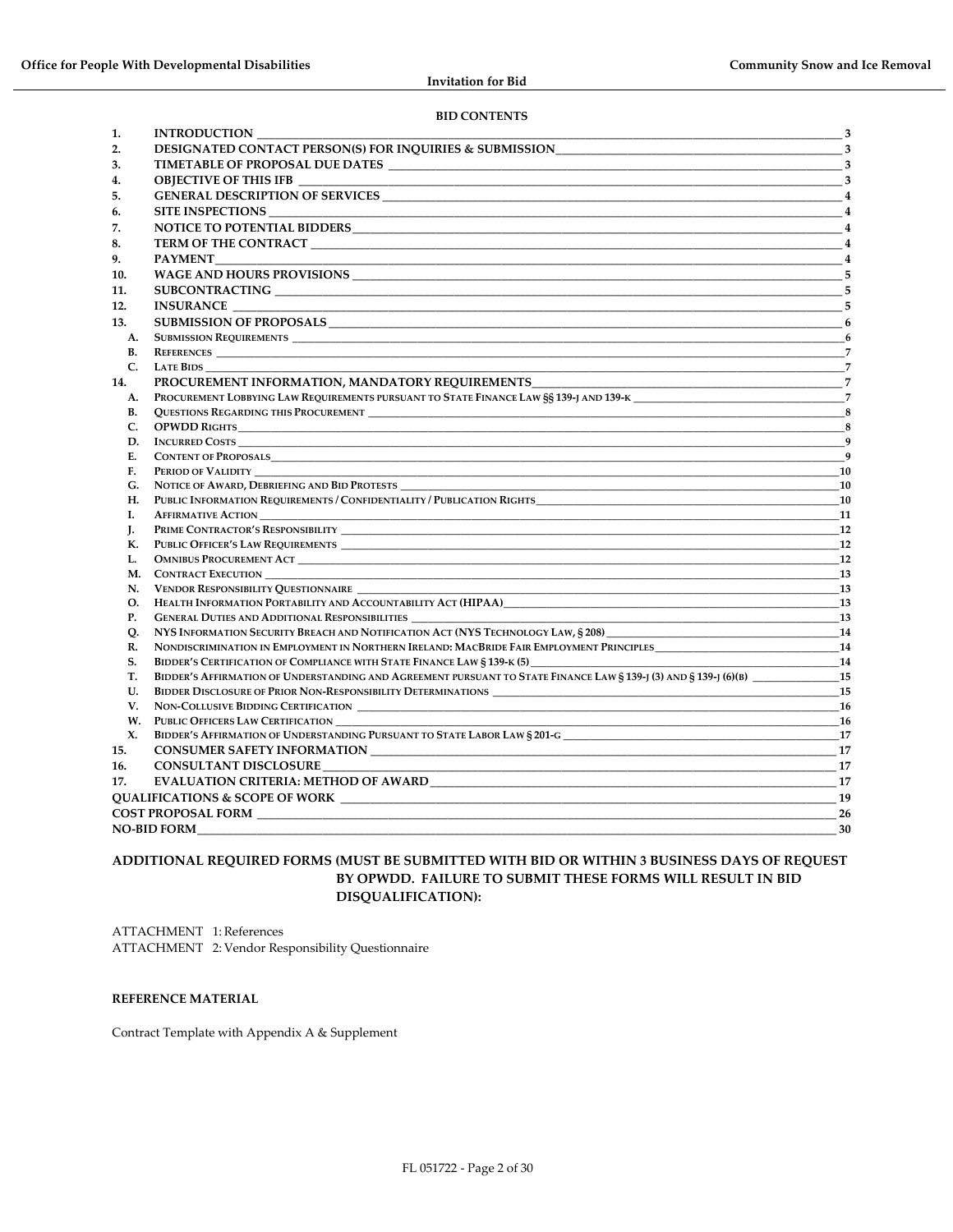## <span id="page-2-0"></span>**1. Introduction**

The New York State Office for People with Developmental Disabilities (hereinafter "OPWDD") has the authority to provide care, treatment, rehabilitation, education, training and support services to developmentally disabled persons. OPWDD is also empowered to take all actions necessary, desirable, and proper to carry out its purposes and objectives within budgetary amounts made available by appropriations. Finger Lakes Developmental Disabilities State Operations Office (hereinafter "OPWDD") is an agency of OPWDD serving Chemung, Livingston, Monroe, Ontario, Schuyler, Seneca, Steuben, Wayne, Wyoming, and Yates Counties.

OPWDD contracts with numerous organizations to provide these required services and other physical benefits. Such contracts may be with not-for-profit or for-profit organizations as well as with other governmental organizations.

## <span id="page-2-1"></span>**2. Designated Contact Person(s) For Inquiries & Submission**

**Rebecca Whitaker, CMS 2 for Laura Pushkarsh, CMS 2 OPWDD Contract Management Unit 26 Center Circle Wassaic, New York 12592-2637 Phone: 845-877-6821 x 3704 Fax: 845-877-3004 [eny.nyc.li.contracthub@opwdd.ny.gov](mailto:eny.nyc.li.contracthub@opwdd.ny.gov)**

## <span id="page-2-2"></span>**3. Timetable of Proposal Due Dates**

| Final Date for Receipt of Questions     | 22 April 2022   |
|-----------------------------------------|-----------------|
| Official Responses to Questions By      | 29 April 2022   |
| Proposal Due Date - Bid Opening*        | 3pm 17 May 2022 |
| Evaluation & Selection                  | 14 June 2022    |
| Notification of Awards                  | 14 June 2022    |
| Contract start date (subject to change) | 1 November 2022 |

IFB Release Date 8 April 2022

\*Bid Opening to be via Web Ex, not in person. Please see page 6, Section 13.A. (4) for details

## **OPWDD has sole discretion to change the above dates**

## <span id="page-2-3"></span>**4. Objective of this IFB**

The purpose of this IFB is to contract with responsive and responsible vendors interested in performing the tasks and services described within the section of this IFB identified as "Qualifications & Scope of Work."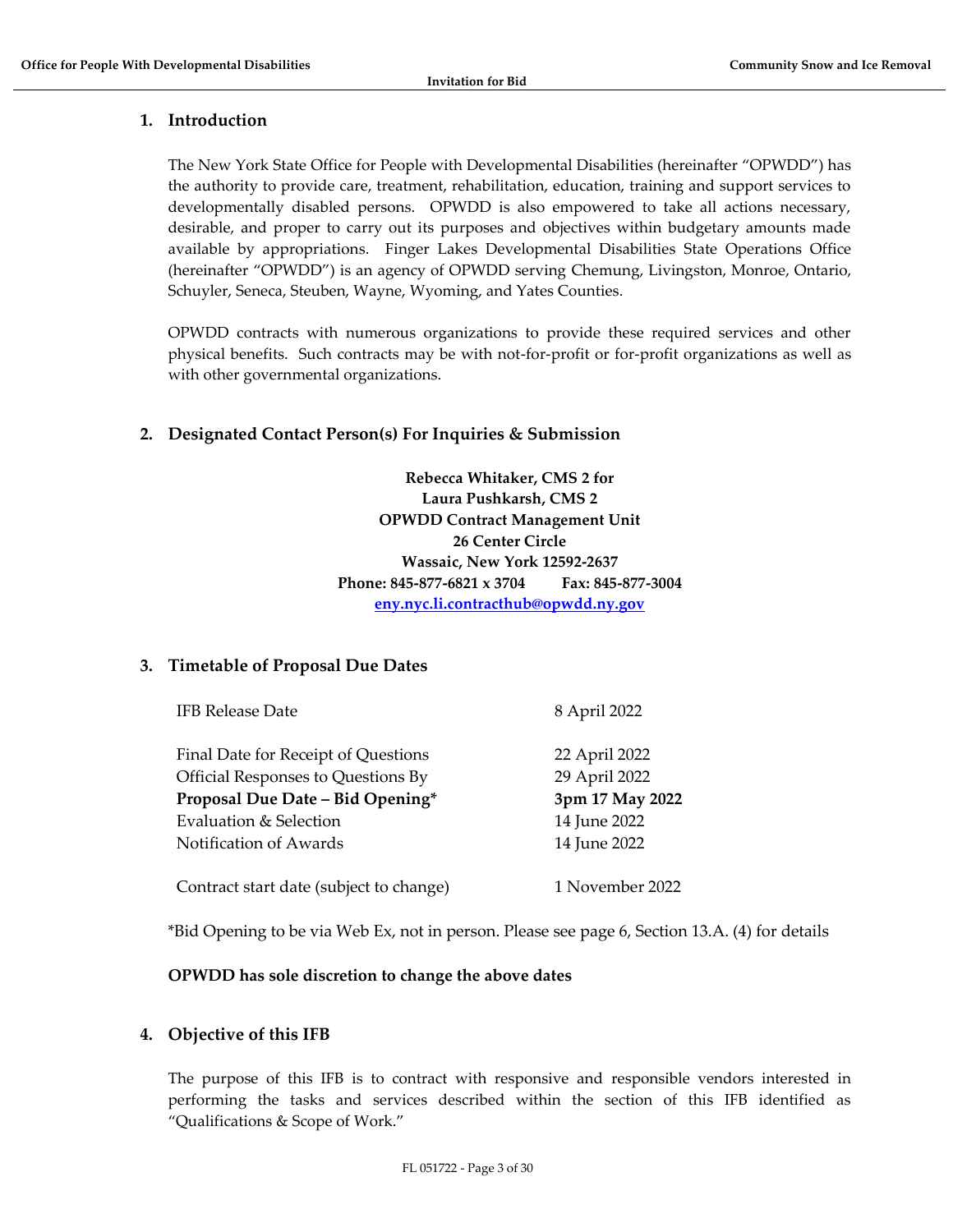## <span id="page-3-0"></span>**5. General Description of Services**

This IFB is for interested bidders to submit a bid for Snow and Ice Removal Services for OPWDD sites, according to the specifications, terms and conditions as enumerated in "Scope of Work" of this IFB.

## <span id="page-3-1"></span>**6. Site Inspections**

It is the Bidders obligation to visit any and all sites they wish to bid on. OPWDD will make **no allowance or concession** to the Bidder for any alleged misunderstanding or deception because of quality, character, location, or other conditions. It is the responsibility of the bidder to know the site(s) requirements based upon the service being requested. The telephone number for each site has been provided. It is the Bidders responsibility to set up an appointment with each House Manager to determine the specific requirements of all aspects of the sites in relation to the service to be provided.

## <span id="page-3-2"></span>**7. Notice to Potential Bidders**

Receipt of these bid documents does not indicate OPWDD has pre-determined any vendor qualifications to receive a contract award. Such determination will be made after the bid opening and will be based upon an evaluation of all bid submissions and compared to the specific requirements and qualifications contained in these bid documents.

## <span id="page-3-3"></span>**8. Term of the Contract**

The term of this contract will be defined in the Contract Agreement, but is anticipated to be a five year contract, unless an amendment is mutually agreed upon by both parties and approved by the Office of the State Comptroller (OSC).

## <span id="page-3-4"></span>**9. Payment**

Prices are to remain constant for the initial year of the contract. Approaching every contract anniversary date, the Contractor may request, or OPWDD give notice of, an annual price adjustment for the subsequent year. The request or notice must be submitted in writing between 30 days and 60 days prior to the contract anniversary date. OPWDD has the sole discretion in determining the rate to be approved. The adjustment shall be based upon the most recently available, "CPI-U", not seasonally adjusted, Northeast Region, all items, with the adjustment calculated on a 12-month percent change based on the month 60 days prior to the contract anniversary. Any price adjustment shall not exceed 3.0% per annum.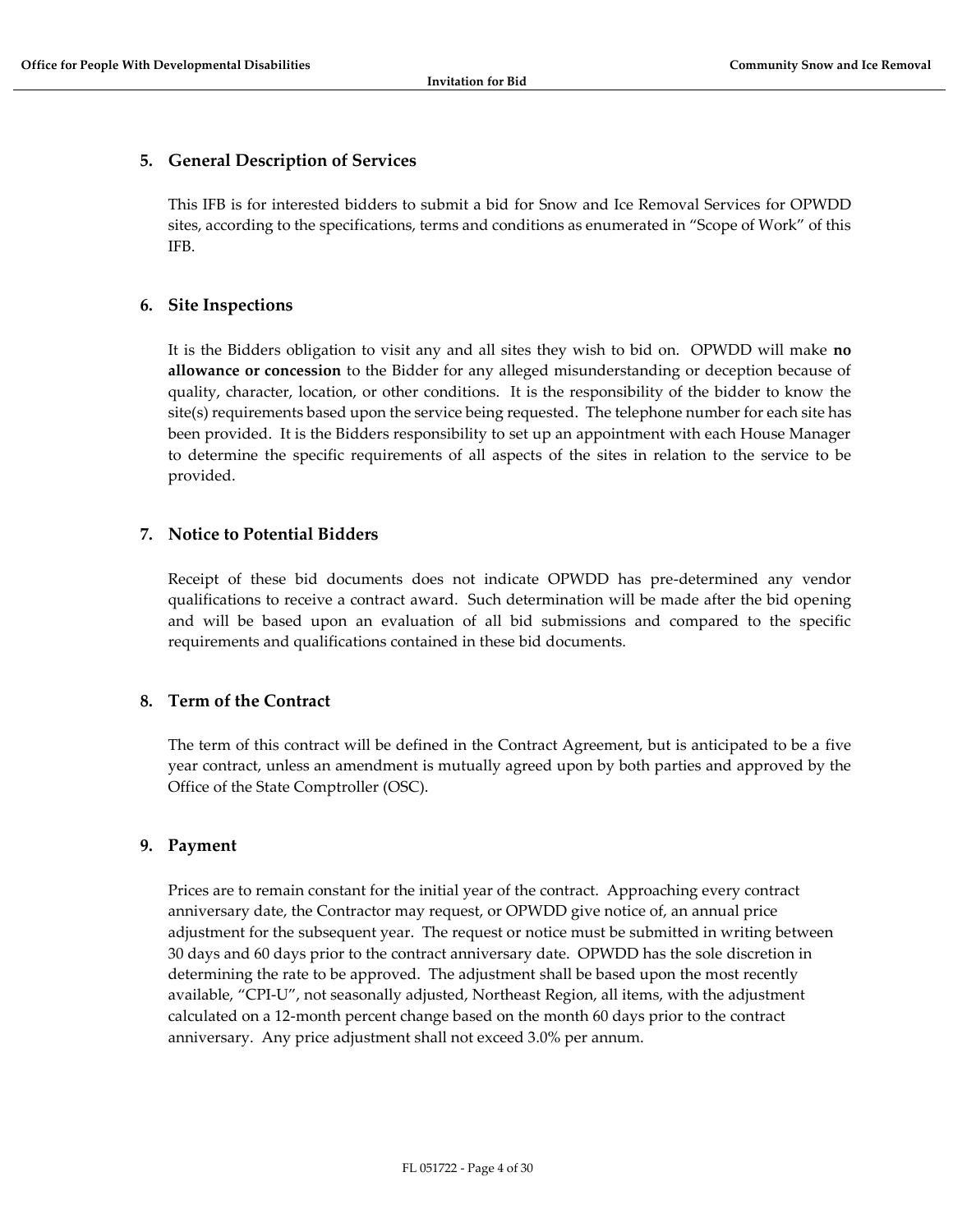#### <span id="page-4-0"></span>**10. Wage and Hours Provisions**

If this is a public work contract covered by Article 8 of the Labor Law or a building service contract covered by Article 9 thereof, neither Contractor's employees nor the employees of its subcontractors may be required or permitted to work more than the number of hours or days stated in said statutes, except as otherwise provided in the Labor Law and as set forth in prevailing wage and supplement schedules issued by the State Labor Department.

Pursuant to § 9 (A), Contractor and its subcontractors must pay at least the prevailing wage rate and pay or provide the prevailing supplements, including the premium rates for overtime pay, as determined by the State Labor Department in accordance with the Labor Law.

Pursuant to § 9 (A), Contractor and its subcontractors must provide OPWDD with a certified payroll when submitting an invoice for payment.

#### <span id="page-4-1"></span>**11. Subcontracting**

No Subcontracting of services is allowed with this IFB without written permission of OPWDD. For further information, please see section 14 J.

#### <span id="page-4-2"></span>**12. Insurance**

The Contractor agrees that without expense to the State, insurance will be maintained during the period of the proposal and contract, insurance of the kinds and in the amounts indicated, with insurance companies authorized to do such business in the State of New York, covering all operations under this proposal and contract.

- A. The Contractor shall furnish to OPWDD a Certificate or Certificates in a form satisfactory to the Agency, showing compliance with the requirements of this section. The State of New York Office for People with Developmental Disability will be expressly named as additional insured on each policy in accordance with above. Certificates of insurance should be forwarded to the OPWDD with the signed agreement and thereafter annually on the contract anniversary date. Certificates shall state the policies shall not be changed or cancelled until 30 days written notice has been given to OPWDD. Required insurances are:
	- (1) A policy covering the obligations of the successful bidder in accordance with the Workers' Compensation Law. The contract shall be void and of no effect unless the successful bidder procures such policy and maintains it during the period of the contract. The Workers Compensation Board website can be found here: www.wcb.ny.gov/
	- (2) Policies covering bodily injury, liability and property damage of the types hereinafter specified, each with limits of liability not less than \$1,000,000.00 for all damages arising out of bodily injury, including death at any time resulting there from, sustained by one person in any one accident, and subject to that limit for that person, and not less than \$2,000,000.00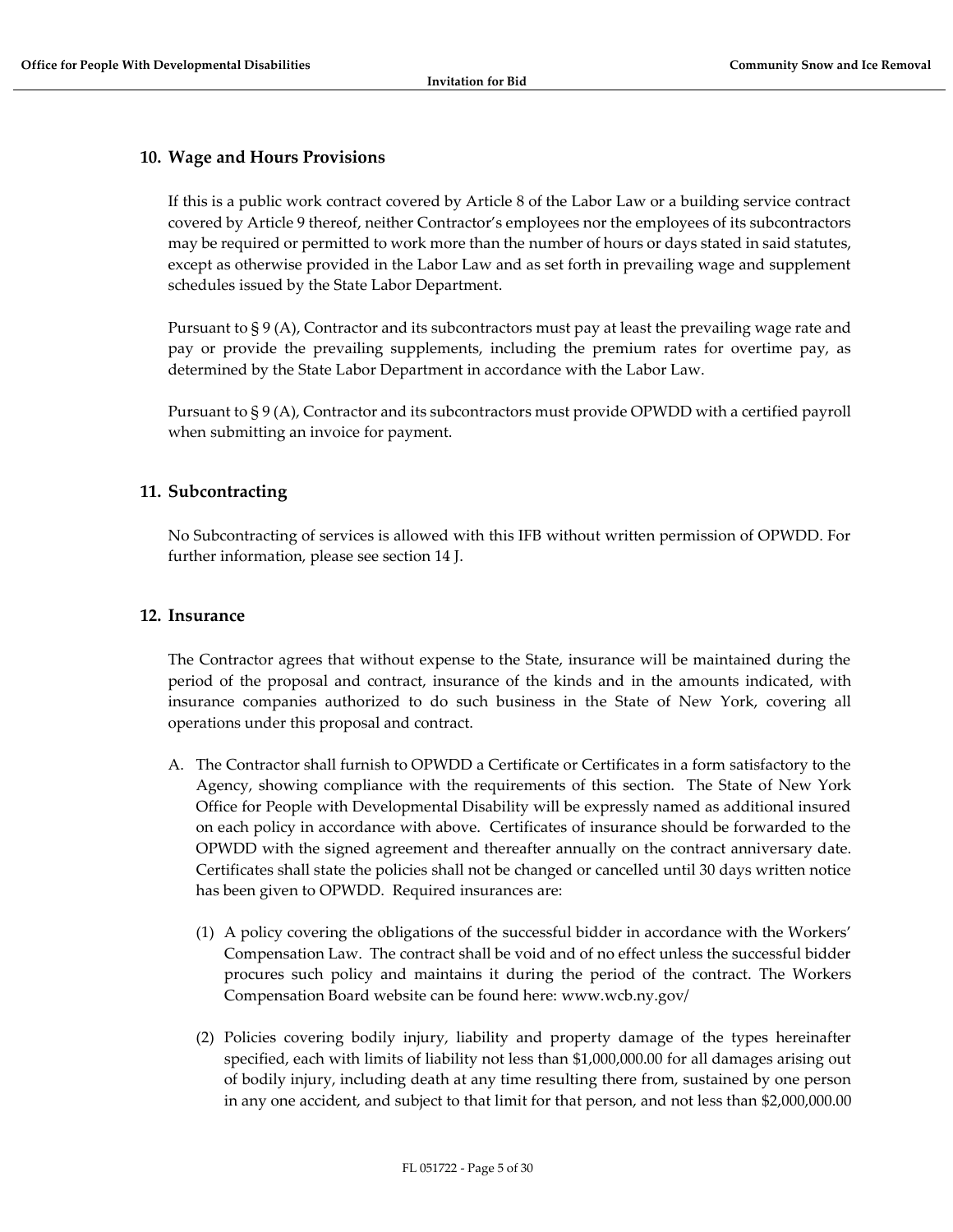for all damages arising out of bodily injury, including death at any time resulting there from, sustained by two or more persons in any accident and not less than \$2,000,000.00 for all damages arising out of injury or destruction of property.

- a. Contractor's liability insurance issued to and covering the liability of the successful bidder with respect to all work performed by them under the proposal and the contract.
- b. Protective liability insurance issued to and covering the liability of the people of the State of New York with respect to all operations under this proposal and the contract, by the successful bidder, including omissions and supervisory acts of the State.

## <span id="page-5-1"></span><span id="page-5-0"></span>**13. Submission of Proposals**

## **A. Submission Requirements**

**One (1) original** Bidder **Cost Proposal Form** is required to submit a bid. All proposals in response to this IFB must be received by OPWDD no later than the proposal due date and time.

One (1) original of each additional required form, as listed on page 2 (References and Vendor Responsibility Questionnaire), must be received either by the proposal due date or within 3 business days of request by OPWDD. It is strongly recommended that these additional forms are submitted by the proposal due date. Failure to submit the forms as specified above will result in the bid being disqualified.

- (1) **Overnight delivery can take a minimum of two (2) business days to be received by OPWDD. Bidders mailing their responses must allow sufficient mail delivery time to ensure receipt of their proposals by the Bid Opening Date listed on the cover page. Do not depend upon an expedited, "early AM," or similar delivery service to timely deliver to OPWDD.**
- (2) All proposals should be submitted in a sealed envelope with *the following information clearly displayed on the exterior of the packaging:* **Bidder's name and address; "Sealed Bid" with the IFB title; Proposal Due Date**
- (3) Proposals should be **mailed** or **hand delivered** to the following address:

#### OPWDD

Contract Management Unit – **IFB: FL 051722** C/O Rebecca Whitaker, CMS2 26 Center Circle, Building 58, Service Building Wassaic, New York, 12592-2637

(4) Bid Opening will be done via Web Ex following standard formal bid opening procedures. If bidders wish to "attend", they may do so by calling: **1-518-549-0500 at 3pm May 17, 2022**. Bidders will be asked for an ATTENDEE CODE. Enter **161 783 9054 followed by the # sign. You may also join by following the link below:** <https://meetny.webex.com/meetny/j.php?MTID=mbbc879acc2228620d07af9549e3b10a4>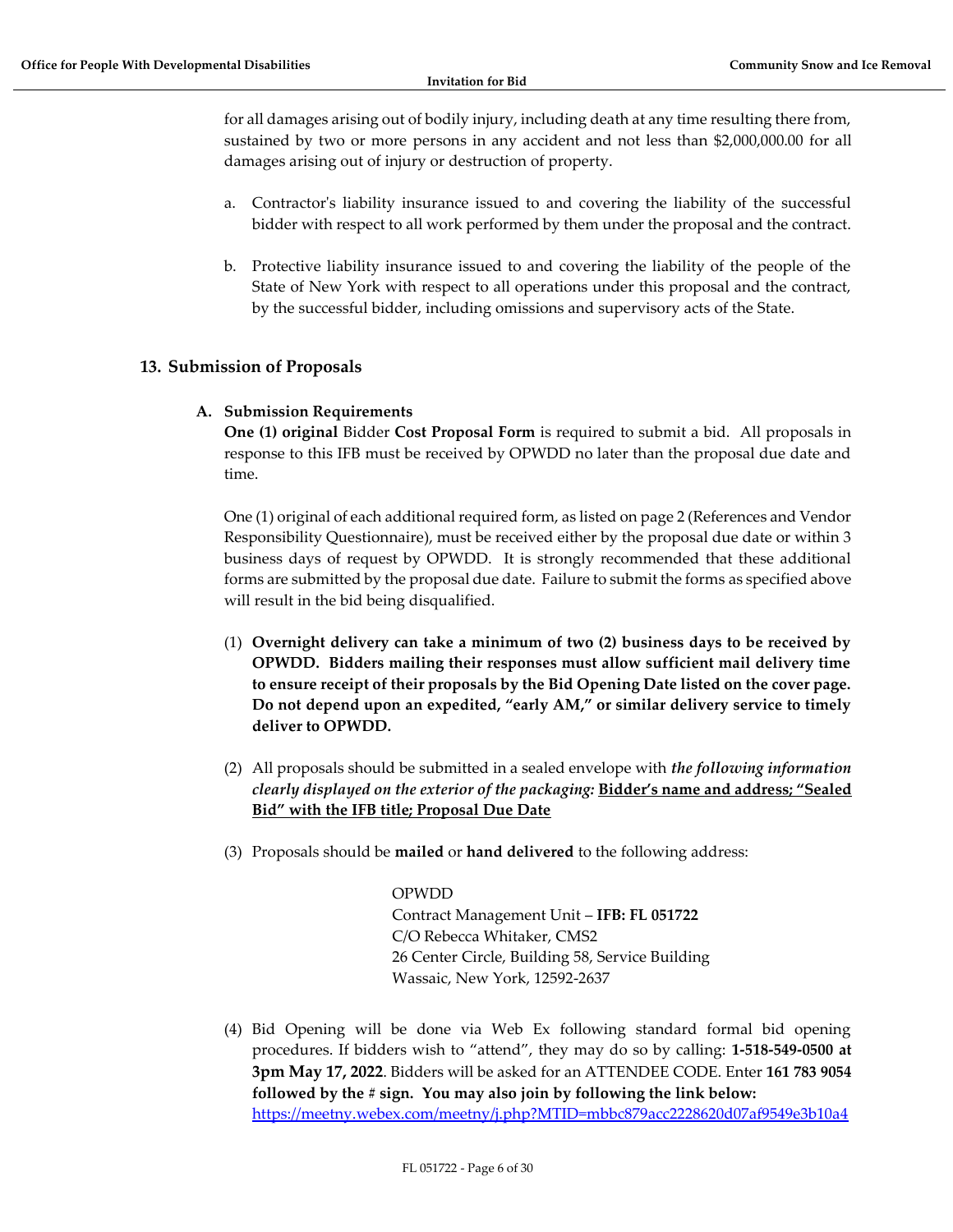All proposals and accompanying documentation become the property of OPWDD and ordinarily will not be returned.

#### <span id="page-6-0"></span>**B. References**

All bidders must submit at least three (3) work references that will verify that the bidder or its principals have at least two (2) years of relevant experience to complete the work as listed in Qualifications and Scope of Work.

## <span id="page-6-1"></span>**C. Late Bids**

Any Bid received at the specified location after the time specified will be considered a late Bid. A late Bid shall not be considered for award unless: (i) no timely Bids meeting the requirements of the Bid Documents are received or, (ii) in the case of a multiple award, an insufficient number of timely Bids were received to satisfy the multiple award; and acceptance of the late Bid is in the best interests of the Authorized Users. Delays in United States mail deliveries or any other means of transmittal, including couriers or agents of the Authorized User shall not excuse late Bid submissions. Similar types of delays, including but not limited to, bad weather or security procedures for parking and building admittance shall not excuse late Bid submissions. Determinations relative to Bid timeliness shall be at the sole discretion of OPWDD. **No late proposals will be considered if the delay in submission results from the fault of the bidder or from any factor within the direct or indirect control of the bidder.**

## <span id="page-6-3"></span><span id="page-6-2"></span>**14. Procurement Information, Mandatory Requirements**

## **A. Procurement Lobbying Law Requirements pursuant to State Finance Law §§ 139-j and 139-k**

**Effective January 1, 2006**: Pursuant to State Finance Law §§ 139-j and 139-k, this solicitation includes and imposes certain restrictions on communications between OPWDD and Bidder during the procurement process. A Bidder is restricted from making contact from the earliest Notice of Intent to Solicit Offers through final award and approval of the Procurement Contract by OPWDD and, if applicable, the Office of the State Comptroller (OSC), to other than designated staff unless it is a contact that is included among certain statutory exceptions set forth in State Finance Law § 129-j (3)(a). Designated staff, as of the date hereof, is (are) identified in this solicitation.

**The designated contact person is Laura Pushkarsh, CMS 2[,](mailto:%20Laura.x.Pushkarsh@opwdd.ny.gov)** [Laura.x.Pushkarsh@opwdd.ny.gov](mailto:%20Laura.x.Pushkarsh@opwdd.ny.gov)**. The Restricted Period for this procurement begins with the date of the advertisement in the NYS Contract Reporter and will end when the NYS Office of the State Comptroller has approved the contract. All contact during the Restricted Period regarding this procurement must be made with the OPWDD designated contact person.** 

OPWDD employees are also required to obtain certain information when contacted during the restricted period and make a determination of the responsibility of the Bidder pursuant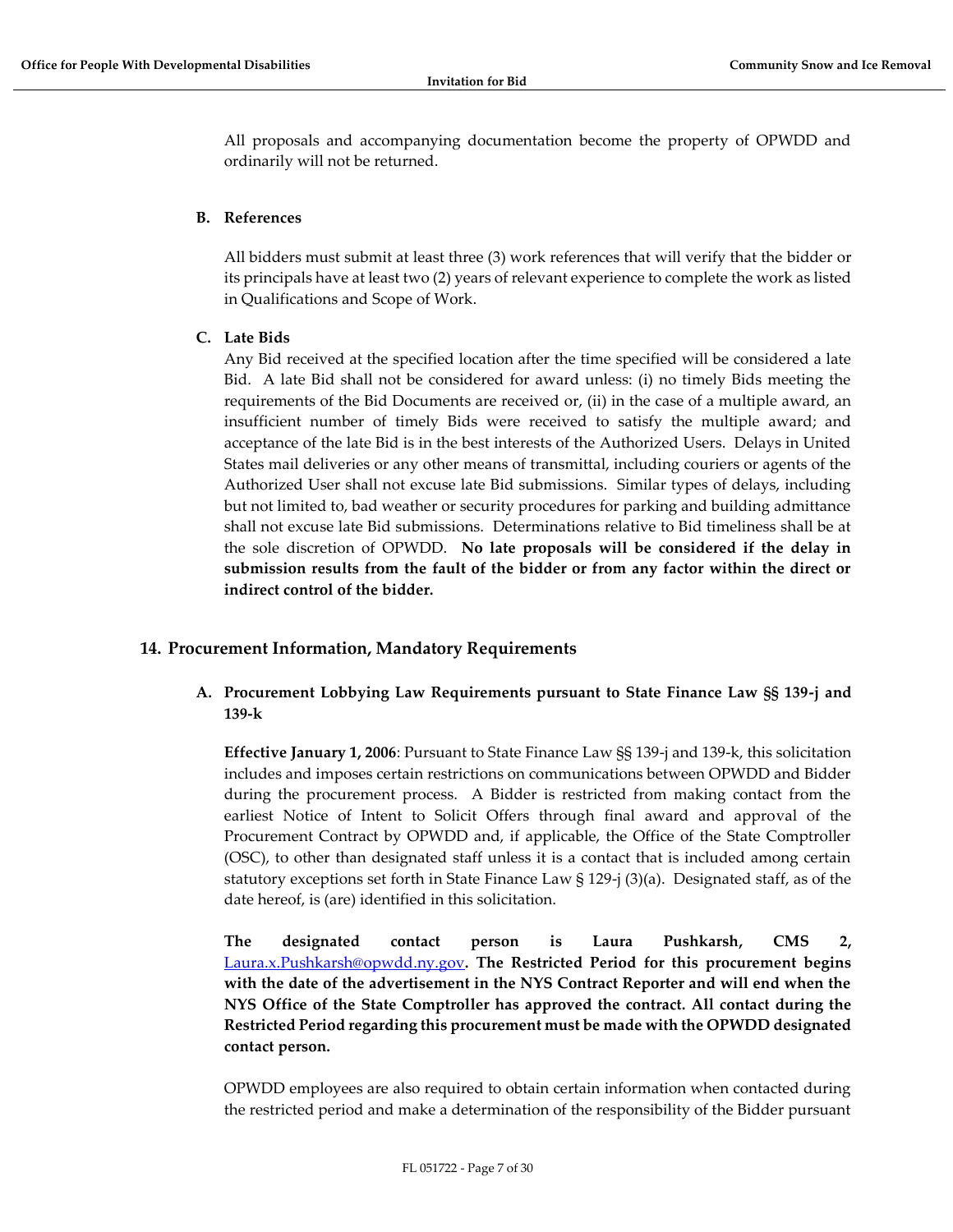to these two statutes. Certain findings of non-responsibility can result in rejection for contract award. In the event of two findings within a four-year period, the Bidder is debarred from obtaining governmental Procurement Contracts. Bidders will be informed in writing of any preliminary OPWDD finding of non-responsibility and will be afforded administrative due process prior to a final determination being made.

#### <span id="page-7-0"></span>**B. Questions Regarding this Procurement**

All questions regarding this procurement must be submitted in writing, by fax, mail, or email to the contact person listed in **Section 2, 'Designated Contact Person(s) For Inquiries & Submissions'** of this solicitation. Questions that are emailed must be submitted via email address to [eny.nyc.li.contracthub@opwdd.ny.gov,](mailto:eny.nyc.li.contracthub@opwdd.ny.gov) and should reference the IFB title name and number in the subject line of the email.

OPWDD will post official answers to the questions to the Contract Reporter and the OPWDD website by the date indicated in **Section 3, 'Timetable of Proposal Due Date'.**

If a bidder discovers a possible error in this IFB, immediately notify the contact person indicated in **Section 2 'Designated Contact Person(s) for Inquiries & Submissions'**, of such error and request clarification, correction or modification to this document via email address eny.nyc.li.contracthub@opwdd.ny.gov. All inquiries concerning corrections must reference the IFB title and number in the subject line of the email, and cite the particular bid section and paragraph number in the body of the email. Prospective Bidders should note that any such notice must be given, and all clarification and exceptions including those relating to the term and conditions are to be resolved prior to the proposal submission deadline. If there is a substantial error, the entire bidders list will be notified and the IFB change will be posted on the Contract Reporter, as well as e-mail replies to all bidders. OPWDD shall make IFB modifications, provided that such modification would not materially benefit or disadvantage any particular bidder.

#### <span id="page-7-1"></span>**C. OPWDD Rights**

- (1) OPWDD reserves the right to use any and all ideas presented in any response to the IFB. Selection or rejection of any proposal does not affect this right. OPWDD shall also have unlimited rights to disclose or duplicate, for any purpose whatsoever, all information or other work product developed, derived, documented or furnished by the Bidder under any agreement resulting from this IFB.
- (2) In the event of contract award, all documentation produced as part of the contract will become the exclusive property of OPWDD. OPWDD reserves a royalty free, nonexclusive, and irrevocable license to reproduce, publish, or otherwise use such documentation and to authorize others to do so.
- (3) OPWDD reserves the right to:
	- a. Reject any or all proposals received in response to this IFB (Invitation for Bid);
	- b. Withdraw the IFB at any time, at the agency's sole discretion;
	- c. Make an award under the IFB in whole or in part;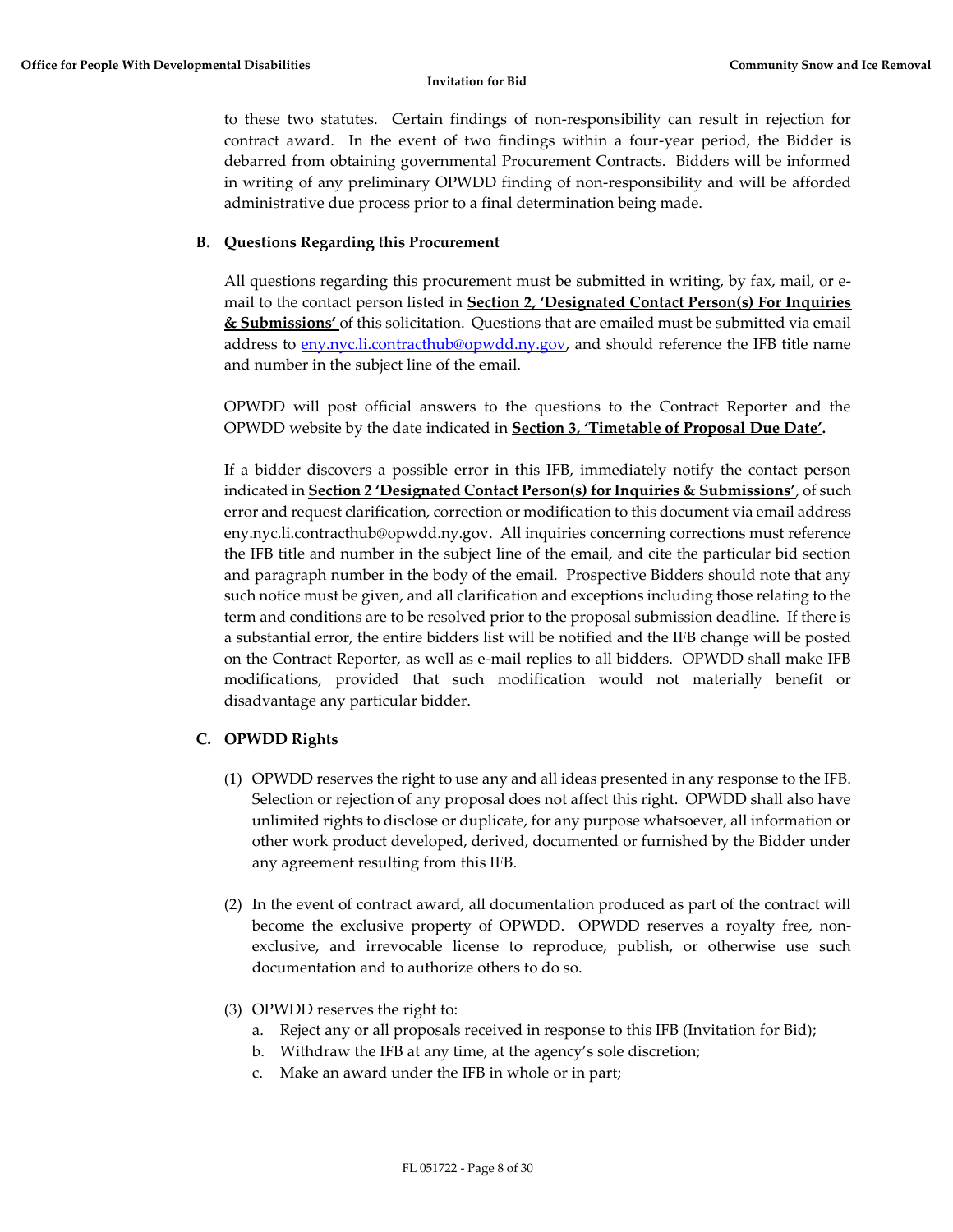- d. Disqualify any Bidder whose conduct or proposal fails to conform to the requirements of this IFB. Selection may also include such issues as past performance;
- e. Seek clarifications and revisions of proposals;
- f. Use proposal information obtained through site visits, management interviews and the State's investigation of a bidder's qualifications, experience, ability or financial standing, and any material or information submitted by the bidder in response to the agency's request for clarifying information in the course of evaluation and/or selection under the IFB;
- g. Bidders are cautioned to verify their Bids before submission, as amendments to Bids or requests for withdrawal of Bids received by the Commissioner after the time specified for the Bid opening, may not be considered;
- h. *Prior to the bid opening*, amend the IFB specifications to correct errors or oversights, or to supply additional information, as it becomes available;
- i. *Prior to the bid opening*, direct bidders to submit proposal modifications addressing subsequent IFB amendments;
- j. Change any of the scheduled dates, including start dates, stated herein upon notice to the Bidders;
- k. Eliminate any mandatory, non-material specifications that cannot be complied with by all of the prospective bidders;
- l. Waive any requirements that are not material;
- m. Negotiate with the successful bidder within the scope of the IFB in the best interests of the state;
- n. Conduct contract negotiations with the next responsible bidder, should the agency be unsuccessful in negotiating with the selected bidder;
- o. Utilize any and all ideas submitted in the proposals received;
- p. Unless otherwise specified in the solicitation, every offer is firm and not revocable for a period of 60 days from the bid opening; and,
- q. Require clarification at any time during the procurement process and/or require correction of arithmetic or other apparent errors for the purpose of assuring a full and complete understanding of a bidders proposal and/or to determine a bidders compliance with the requirements of the solicitation.

#### <span id="page-8-0"></span>**D. Incurred Costs**

The State of New York shall not be liable for any costs incurred by a Bidder in the preparation and production of a proposal. Any work performed prior to the issuance of a fully executed contract or delivery of an order by OPWDD to the Contractor will be done only to the degree the Contractor voluntarily assumes the risk of nonpayment.

#### <span id="page-8-1"></span>**E. Content of Proposals**

To be considered responsive, a Bidder should submit complete proposals that satisfy all the requirements stated in this IFB. Proposals that do not include the listed required forms may be rejected as nonconforming.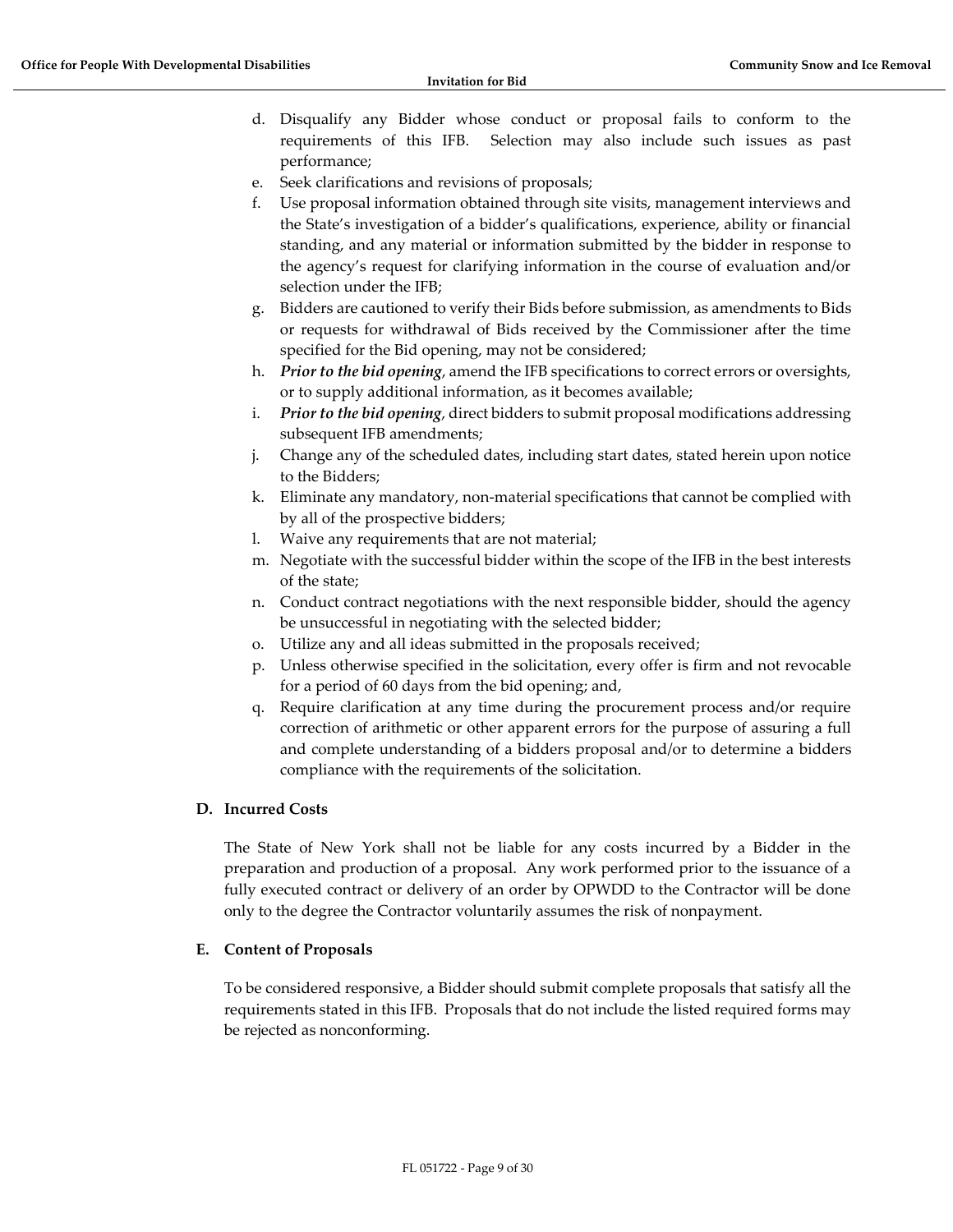## <span id="page-9-0"></span>**F. Period of Validity**

Each Bidder's Proposal must include a statement as to the period during which the provisions of the proposal will remain valid. All elements of the bid and proposal shall remain in effect for a minimum of 180 days.

#### <span id="page-9-1"></span>**G. Notice of Award, Debriefing and Bid Protests**

- (1) The successful Bidder or its agent shall not make any news releases or any other disclosure relating to this contract award without the explicit approval of OPWDD.
- (2) OPWDD will notify all unsuccessful Bidders, at or about the time of bid award, of the fact that their proposals were not selected. Each unsuccessful Bidder may at that time request a debriefing by OPWDD as to why its proposal was not selected. The scope of such debriefings will ordinarily be limited to the strengths and weaknesses of the individual Bidder's proposal unless the contracts resulting from this procurement have been approved by OSC.
- (3) Bidders wishing to file protest of the awarding of a bid(s) must notify OPWDD, in writing, of their intent to protest the award within ten (10) working days of their receipt of notice of non-award. The protest should identify the name and number of the IFB and the award date; indicate the bidder's interpretation as to why they feel they were denied the award (i.e., summarize the deficiencies identified during the debriefing) and state their justification for the bid protest. Bid protests must be mailed to NYS OPWDD, Contract Management Unit, 44 Holland Avenue, 3rd Floor, Albany, New York 12229- 0001.

#### <span id="page-9-2"></span>**H. Public Information Requirements / Confidentiality / Publication Rights**

- (1) All the proposals upon submission will become the property of OPWDD. Materials / documents produced by the Contractor in the fulfillment of its obligations under contract with OPWDD become the property of OPWDD unless prior arrangements have been made with respect to specific documents.
- (2) OPWDD will have the right to disclose all or any part of a proposal to public inspection based on its determination of what disclosure will serve the public interest. Upon approval of the contract by OSC, all terms of the contract become available to the public.
- (3) Prospective Bidders are further advised that, except for trade secrets and certain personnel information (both of which OPWDD has reserved the right to disclose), all parts of proposals must ultimately be disclosed to those members of the general public making inquiry under the New York State Freedom of Information Law (NYS Public Officers Law article 6) although proposal contents cannot ordinarily be disclosed by OPWDD prior to bid award.
	- a. Should a Bidder wish to request exception from public access to information contained in its proposal, the Bidder must specifically identify the information and explain in detail why public access to the information would be harmful to the Bidder. Use of generic trade secret legends encompassing substantial portions of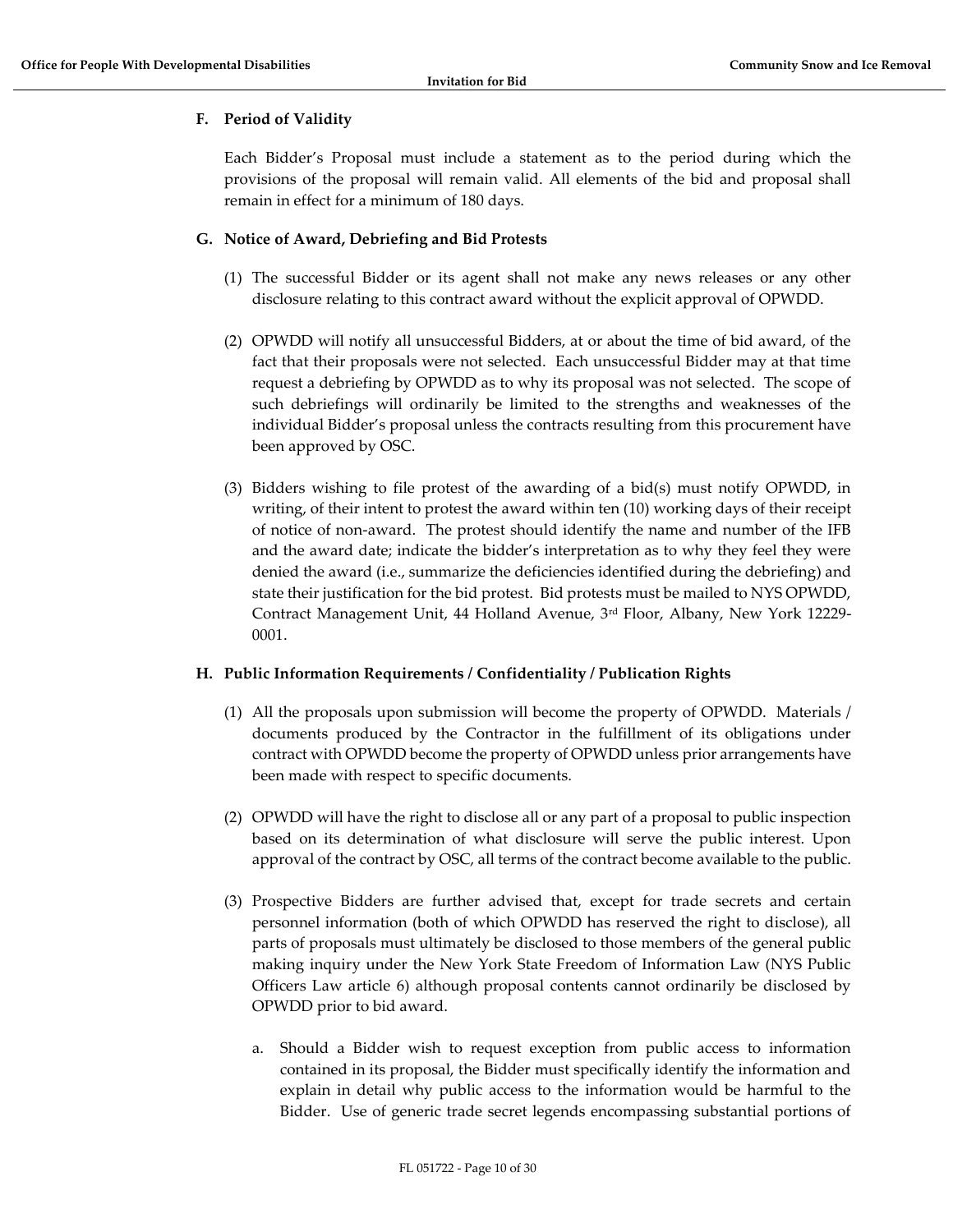the proposal or simple assertions of trade secret interest without substantive explanation of the basis therefore will be regarded as non-responsive requests for exception from public access will not be considered by OPWDD in the event of a Freedom of Information request for proposal information is received

- (4) The bidder and OPWDD agree that all communications, until the effective date of the contract, shall be made in confidence, shall be used only for purposes of the contract, and that no information shall be disclosed by the recipient party except as required by Federal or State law.
- (5) The bidder shall treat all information, in particular information relating to OPWDD service recipients and providers, obtained by it through its performance under contract, as confidential information, to the extent that confidential treatment is provided under New York State and Federal law, and shall not use any information so obtained in any manner except as necessary to the proper discharge of its obligations and securement of its rights hereunder. Bidder is responsible for informing its employees of the confidentiality requirements of this agreement.
- (6) The Contractor may not utilize any information obtained via interaction with OPWDD in any public medium (media-radio, television), (electronic-internet), (print-newspaper, policy paper, journal/ periodical, book, etc.) or public speaking engagement without the official prior approval of OPWDD Senior Management. Contractors bear the responsibility to uphold these standards rigidly and to require compliance by their employees and subcontractors. Requests for exemption to this policy shall be made in writing, at least 14 days in advance, to OPWDD Contract Management Unit, 44 Holland Avenue (3rd Floor), Albany, New York 12229.
- (7) The Contractor agrees that no brochure, news/media/press release, public announcement, memorandum, or other information of any kind regarding the Contract shall be disseminated in any way to the public, nor shall any presentation be given regarding the Contract without the prior written approval of the OPWDD, which written approval shall not be unreasonably withheld or delayed provided, however, that Contractor shall be authorized to provide copies of the Contract and answer any questions relating thereto to any State or federal regulators or, in connection with its financial activities, to financial institutions for any private or public offering.

#### <span id="page-10-0"></span>**I. Affirmative Action**

- (1) OPWDD is in full accord with the aims and effort of the State of New York to promote equal opportunity for all persons and to promote equality of economic opportunity for minority group members and women who own business enterprises, and to ensure there are no barriers, through active programs, that unreasonably impair access by Minority and Women-Owned Business Enterprises (M/WBE) to State contracting opportunities. OPWDD encourages business that are minority or woman owned, to become certified with Empire State Development.
- (2) Prospective Bidders to this IFB are subject to the provisions of Executive Law article 15- A and regulations issued there under.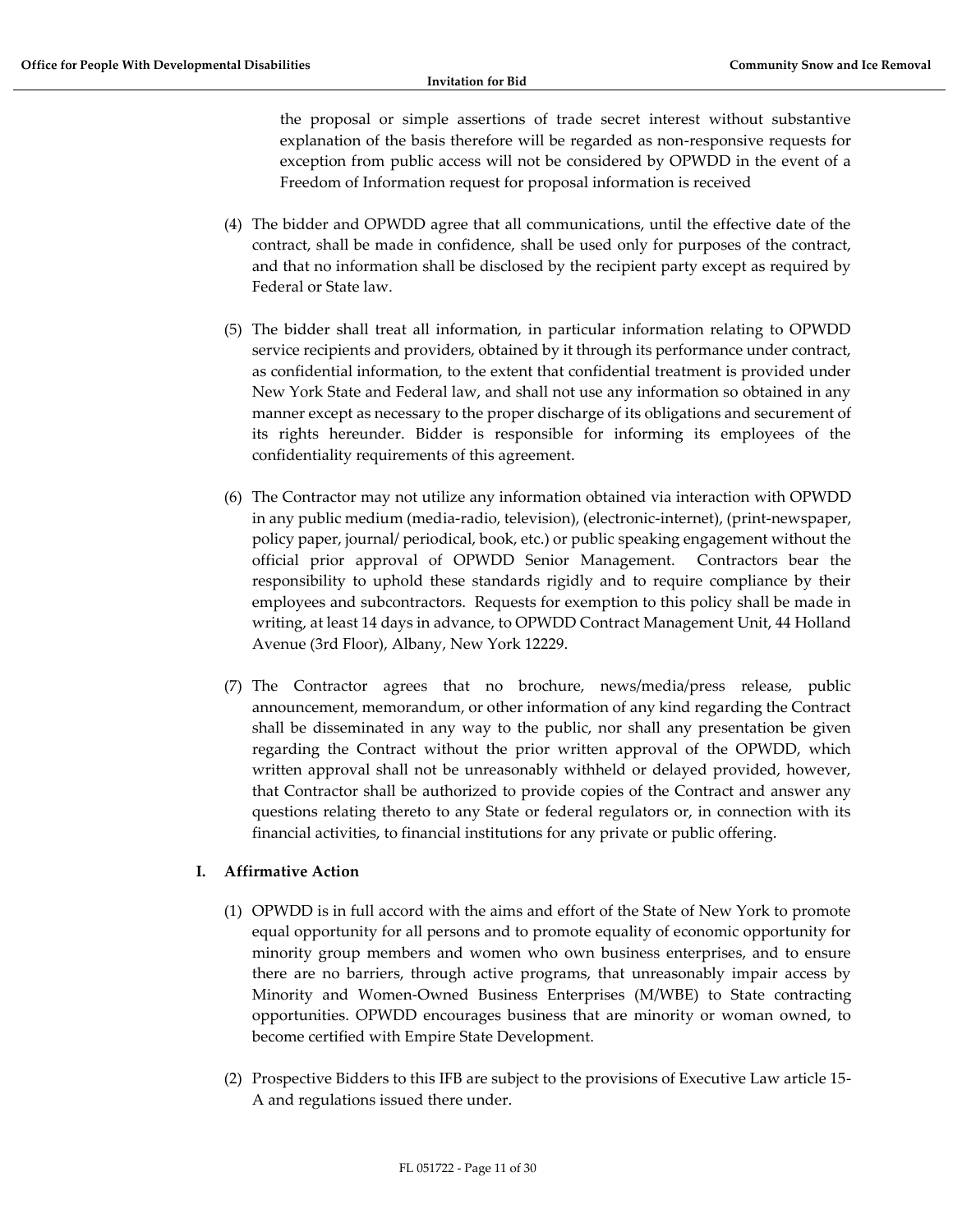- (3) Any contract in the amount of \$25,000 or more which is awarded as a result of this IFB will be subject to all applicable State and Federal regulations, laws, executive orders and policies regarding affirmative action and equal employment opportunities.
- (4) All awardees are required to comply with OPWDD's Minority and Woman-Owned Business Enterprises (M/WBE) policy. For details on requirements and procedures, including documentation required for this solicitation, please refer to the Appendix A-Supplement.

## <span id="page-11-0"></span>**J. Prime Contractor's Responsibility**

In the event the selected Bidder's proposal includes services provided by another firm, it shall be mandatory for the selected Bidder to assume full responsibility for the delivery for such items offered in the proposal. In any event, OPWDD will contract only with a Bidder, not the Bidder's financing institution or subcontractors. OPWDD reserves the right to review and approve all potential subcontractors. For subcontracts valued at \$100,000 and over, the subcontractors must demonstrate financial integrity and stability. In these instances, the subcontractor must complete and execute a Vendor Responsibility Questionnaire. OPWDD shall consider the selected Bidder to be the sole responsible contact with regard to all provisions of the contract resulting from this IFB.

## <span id="page-11-1"></span>**K. Public Officer's Law Requirements**

All Bidders and their employees must be aware of and comply with the requirements of the New York State Public Officers Law, and all other appropriate provisions of New York State Law and all resultant codes, rules and regulations from State laws establishing the standards for business and professional activities of State employees and governing the conduct of employees of firms, associations and corporations in business with the State, and for applicable Federal laws and regulations of similar intent. In signing the proposal, each Bidder guarantees knowledge and full compliance with those provisions for any dealings, transactions, sales, contracts, services, offers, relationships, etc. involving the State and/or State employees. Failure to comply with those provisions may result in disqualification from the bidding process and in other civil or criminal proceedings as may be required or permitted by law. Public Officers' Law § 73 bars former State officers and employees from appearing, practicing, or rendering any services for compensation in relation to any matter before their former State agency for a period of two years from their date of termination. Additionally, there is a permanent bar against any such activity before any state agency in relation to any case, application, proceeding or transaction with which such officer or employee was directly concerned and personally participated or which was under his/her active consideration.

#### <span id="page-11-2"></span>**L. Omnibus Procurement Act**

It is the policy of New York State to maximize opportunities for the participation of New York State business enterprises, including minority and women-owned business enterprises as bidders, subcontractors, and suppliers on its procurement contracts.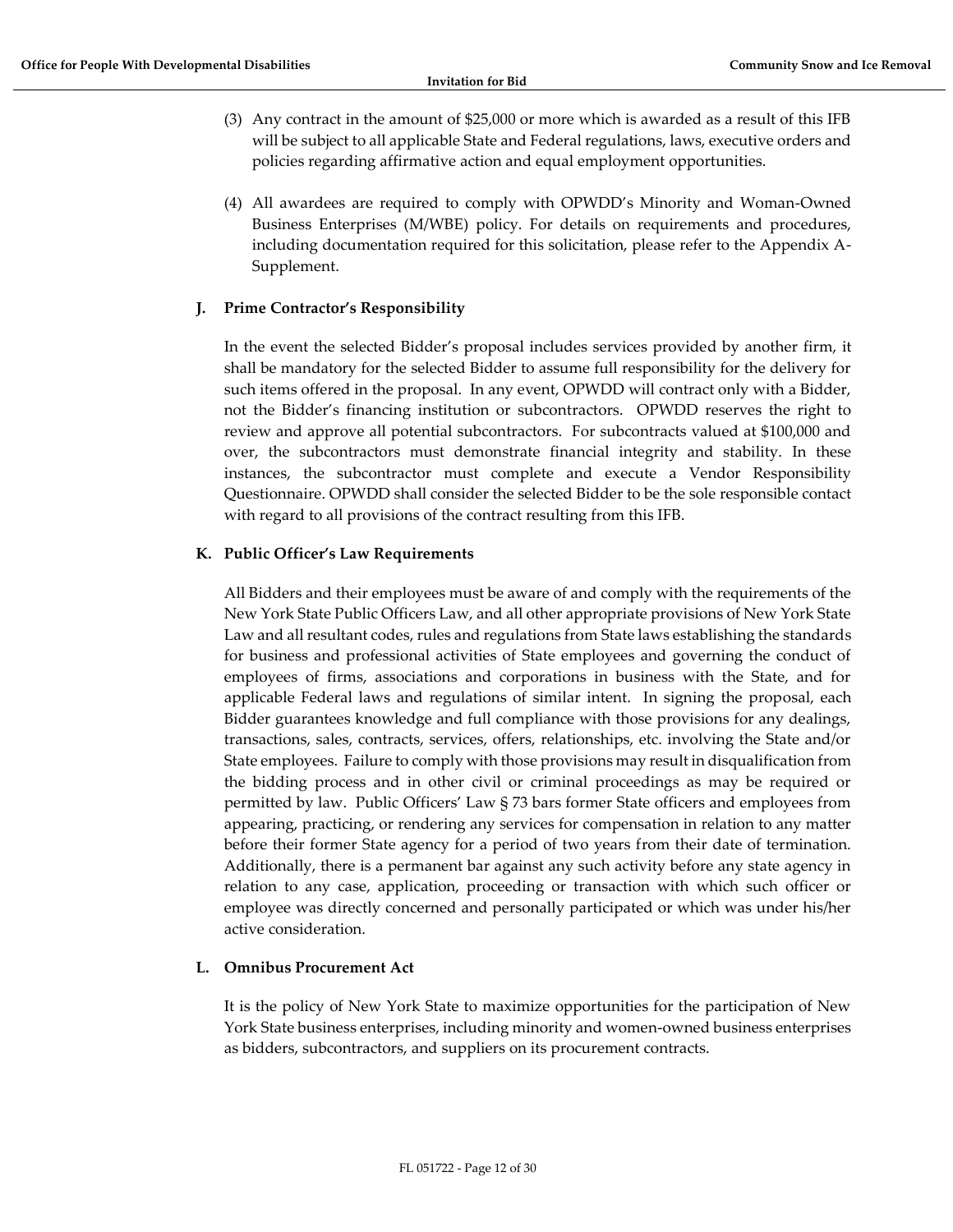Information on the availability of New York State subcontractors and suppliers is available from the Department of Economic Development, Division for Small Business, Albany, New York 12245, Tel. 518.292.5100, Fax: 518.292.5884, email: opa@esd.ny.gov.

A directory of certified minority and women-owned business enterprises is available from the NYS Department of Economic Development, Minority and Women's Business Development Division, 633 Third Avenue, New York, New York 10017, Tel. 212.803.2414, email: mwbecertification@esd.ny.gov website: http://esd.ny.gov/MWBE/directorySearch.html

## <span id="page-12-0"></span>**M. Contract Execution**

Awards are not final and the resultant contract is not considered executed and binding until approved by the New York State's Attorney General and Office of State Comptroller (OSC).

## <span id="page-12-1"></span>**N. Vendor Responsibility Questionnaire**

State agencies are required under State Finance Law § 163 (3) (a) (ii), to ensure that contracts are awarded to responsible vendors. Such requirements include, but are not limited to, the Bidder's qualifications, financial stability, and integrity. The Vendor Responsibility Questionnaire is required for contracts \$100,000 and over. OPWDD will require a complete Vendor Responsibility Questionnaire with your bid proposal if the contract resulting from this procurement is valued at \$100,000 and over. Vendors/not-for-profit provider agencies are able to file the Vendor Responsibility Questionnaire (VRQ) online via the New York State VendRep System or may choose to complete and submit a paper questionnaire. To enroll in and use the New York State VendRep System, see the www.osc.state.ny.us/vendrep.

#### <span id="page-12-2"></span>**O. Health Information Portability and Accountability Act (HIPAA)**

The Federal Department of Health and Human Services (HHS) established HIPAA Standards for Privacy of Individually Identifiable Health Information (The Privacy Rule). The Privacy Rule (45 CFR Part 160 and Subparts A and E of Part 164) provides the first comprehensive federal protection for the privacy of health information. The Privacy Rule is carefully balanced to provide strong privacy protections that do not interfere with patient access to, or the quality of, health care delivery. HIPAA has an impact upon how OPWDD and contractors will deal with protected health information of our consumers. Likewise, State Mental Hygiene Law § 33.13 requires disclosure of clinical records to be limited to that information necessary for health care providers to administer treatment.

## <span id="page-12-3"></span>**P. General Duties and Additional Responsibilities**

Maintain a level of cooperation with OPWDD necessary for the proper performance of all contractual responsibilities. Agree that no aspect of bidder performance under the Agreement will be contingent upon State personnel, or the availability of State resources, with the exception of all proposed actions of the bidder specifically identified in the Agreement as requiring OPWDD's approval, policy decisions, policy approvals, exceptions stated in the Agreement or the normal cooperation which can be expected in such a contractual relationship or the equipment agreed to by OPWDD as available for the project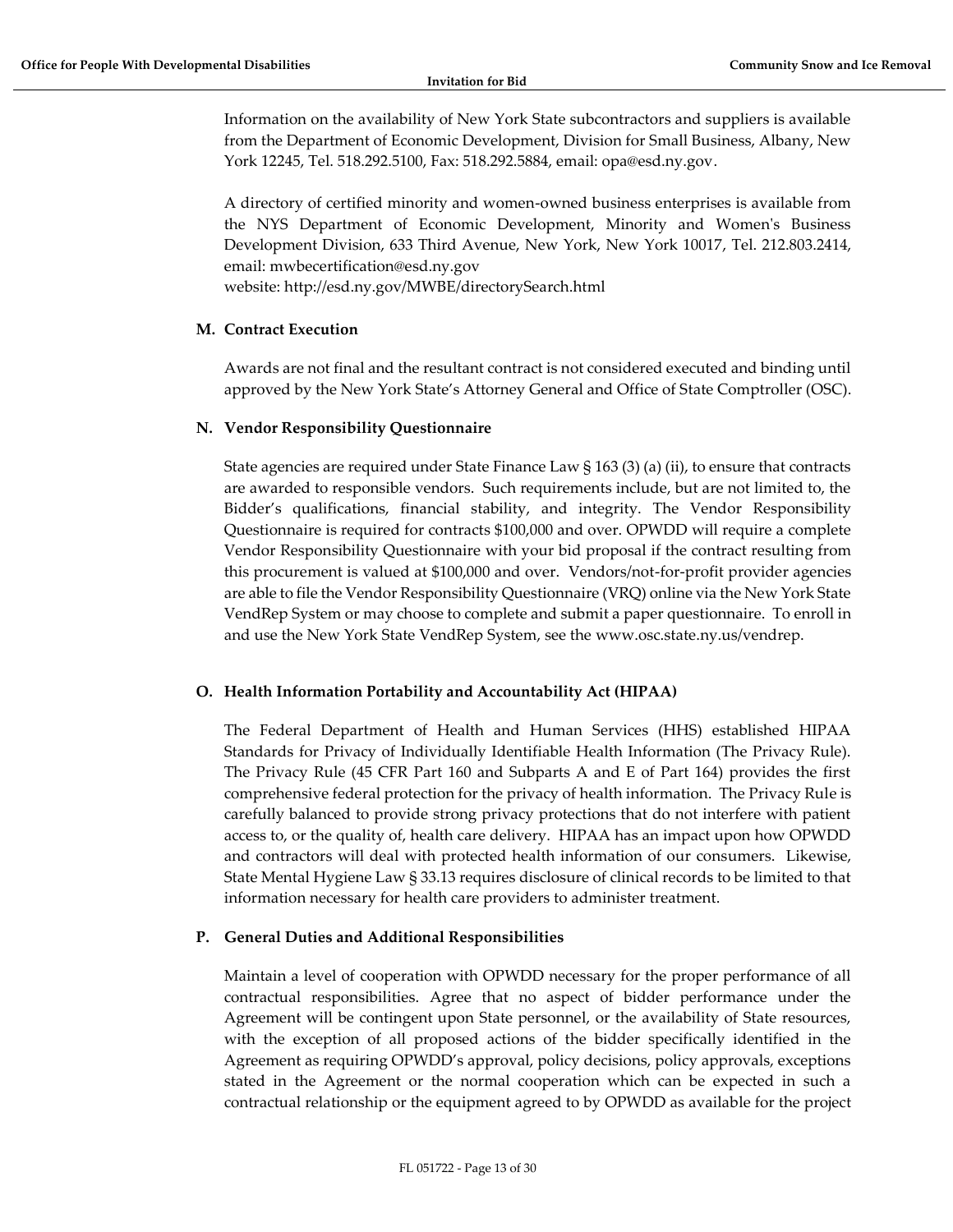completion. Cooperate fully with any other contractor that may be engaged by OPWDD. Agree to meet periodically with OPWDD representatives to resolve issues and problems. Recognize and agree that any and all work performed outside the scope of the Agreement or without consent of OPWDD shall be deemed by OPWDD to be gratuitous and not subject to charge by the bidder.

## <span id="page-13-0"></span>**Q. NYS Information Security Breach and Notification Act (NYS Technology Law, § 208)**

"Contractor shall comply with the provisions of New York State Information Security Breach and Notification Act (General Business Law § 889-aa; State Technology Law § 208). Contractor's negligent or willful acts or omissions, or the negligent or willful acts or omissions of Contractor's agents, officers, employees, or subcontractors."

The "New York State Information Security Breach and Notification Act" requires entities that conduct business with New York State and own or license "private" data to notify state residents affected by any security breach that results in unauthorized acquisition of the data. "Private" data is defined as unencrypted computerized information that can identify the individual, combined with one of the following data elements: (a) social security number, (b) driver's license or non-driver identification number" or (c) financial account information such as credit card or debit cards numbers in combination with access codes or PIN numbers. (Private data is considered unencrypted when either identifying information or the data element is not encrypted or is encrypted with a key that has been acquired).

The Act authorizes the State Attorney General to sue a business violating the statute in order to recover damages for actual costs or losses, including consequential financial losses incurred by persons entitled to notification. If a business engages in knowing or reckless violations, the court can impose a civil penalty of the greater of \$5,000 or \$10 per instance of failed notification up to \$150,000. The remedies provided by this section shall be addition to any lawful remedy available, possibly permitting private actions.

## <span id="page-13-1"></span>**R. Nondiscrimination in Employment in Northern Ireland: MacBride Fair Employment Principles**

In accordance with State Finance Law § 165, the bidder, by submission of this bid, certifies that it or any individual or legal entity in which the bidder holds a 10% or greater ownership interest, or any individual or legal entity that holds a 10% or greater ownership in the bidder interest has no business operations in Northern Ireland. If the bidder or any of its aforementioned affiliations has business operations in Northern Ireland, then they shall take lawful steps in good faith to conduct any business operations that it has in Northern Ireland in accordance with the MacBride Fair Employment Principles relating to nondiscrimination in employment and freedom of workplace opportunity regarding such operations in Northern Ireland, and shall permit independent monitoring of their compliance with such Principles.

#### <span id="page-13-2"></span>**S. Bidder's Certification of Compliance with State Finance Law § 139-k (5)**

In accordance with New York State Finance Law § 139-k (5), the bidder, by submission of this bid, certifies that they are subject to the provisions of State Finance Law §§ 139-k and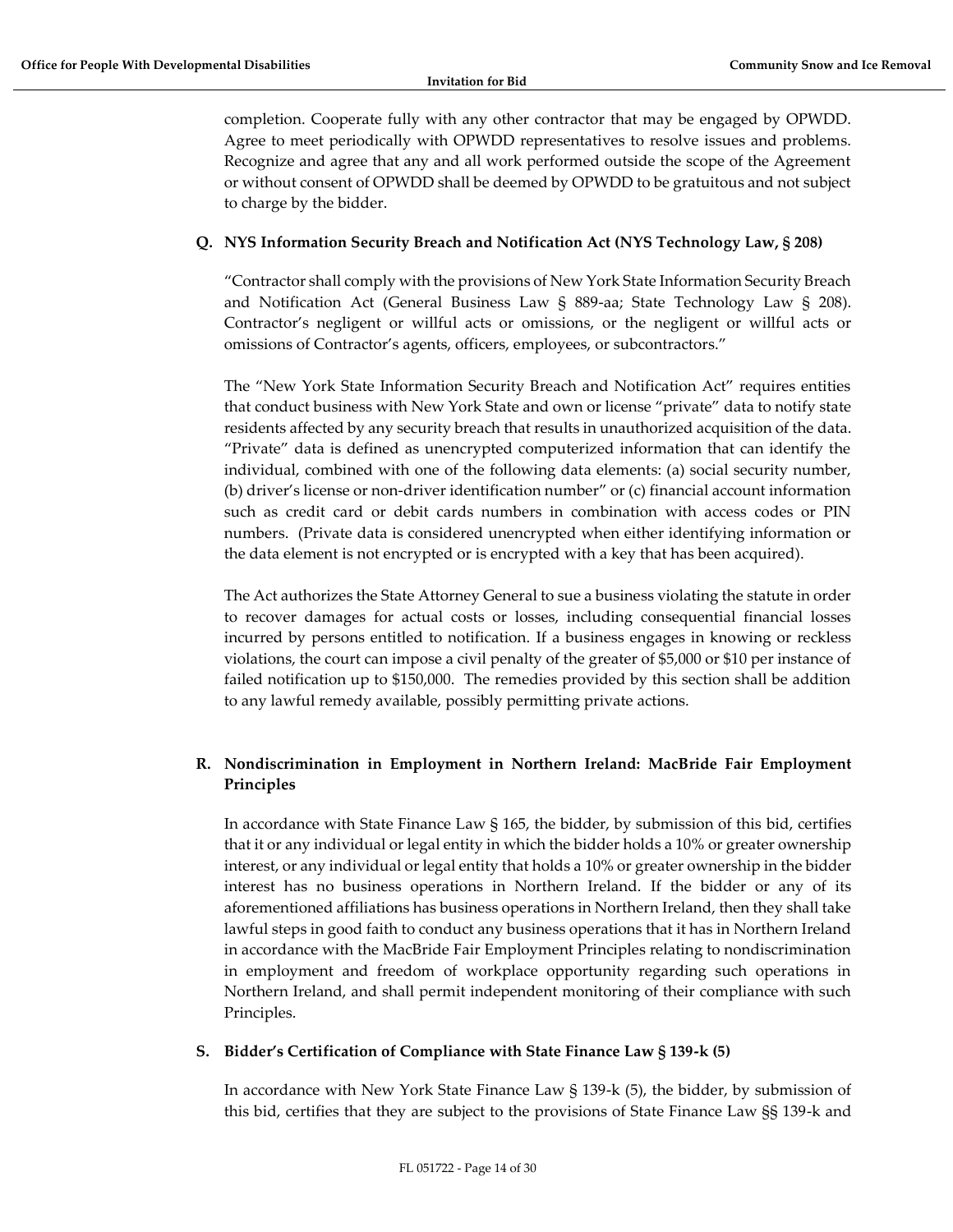139-j and all information provided to OPWDD with respect to State Finance Law § 139-k is complete, true, and accurate.

## <span id="page-14-0"></span>**T. Bidder's Affirmation of Understanding and Agreement pursuant to State Finance Law § 139-j (3) and § 139-j (6)(b)**

The bidder, by submission of this bid, certifies that it understands and agrees to comply with the procedures of OPWDD as it relates to permissible contracts as required by State Finance Law 139-j (3) and 139-j (6)(b).

## <span id="page-14-1"></span>**U. Bidder Disclosure of Prior Non-Responsibility Determinations**

New York State Finance Law § 139-k (2) obligates the Office for People With Developmental Disabilities (OPWDD) to obtain specific information regarding prior non-responsibility determinations with respect to State Finance Law §139-j. This information must be collected in addition to the information that is separately obtained pursuant to State Finance Law §163(9). In accordance with State Finance Law § 139-k, bidders must disclose whether there has been a finding of non-responsibility made within the previous four (4) years by any Governmental Entity due to: (a) a violation of State Finance Law § 139-j or (b) the intentional provision of false or incomplete information to a Governmental Entity. State Finance Law § 139-j sets forth detailed requirements about the restrictions on contacts during the procurement process. A violation of State Finance Law §139-j includes, but is not limited to, an impermissible contact during the restricted period (e.g., contacting a person or entity other than the designated contact person(s), when such contact does not fall within one of the exemptions).

As part of its responsibility determination, State Finance Law § 139-k (3) mandates consideration of whether a bidder fails to timely disclose accurate or complete information regarding the above non-responsibility determination. In accordance with law, no Procurement Contract shall be awarded to any bidder that fails to timely disclose accurate or complete information under this section, unless a finding is made that the award of the Procurement Contract to the bidder is necessary to protect public property or public health safety, and that the bidder is the only source capable of supplying the required Article of Procurement within the necessary timeframe.

The bidder, by submission of its bid certifies that no government entity has made a finding of non-responsibility regarding the individual or entity seeking to enter into this procurement contract. If the individual or entity has had a finding of non-responsibility due to a violation of State Finance Law 139-j or due to the intentional provision of false or incomplete information submitted to a government entity, then the said individual or entity must provide a detailed statement regarding the finding.

Additionally, the bidder by submission of its bid certifies that no government entity has ever terminated or withheld a procurement contract from the individual or entity seeking to enter into this procurement contract due to the intentional provision of false or incomplete information. If the individual or entity has been terminated or withheld from a procurement contract, then said individual or entity must provide a detailed statement regarding the finding.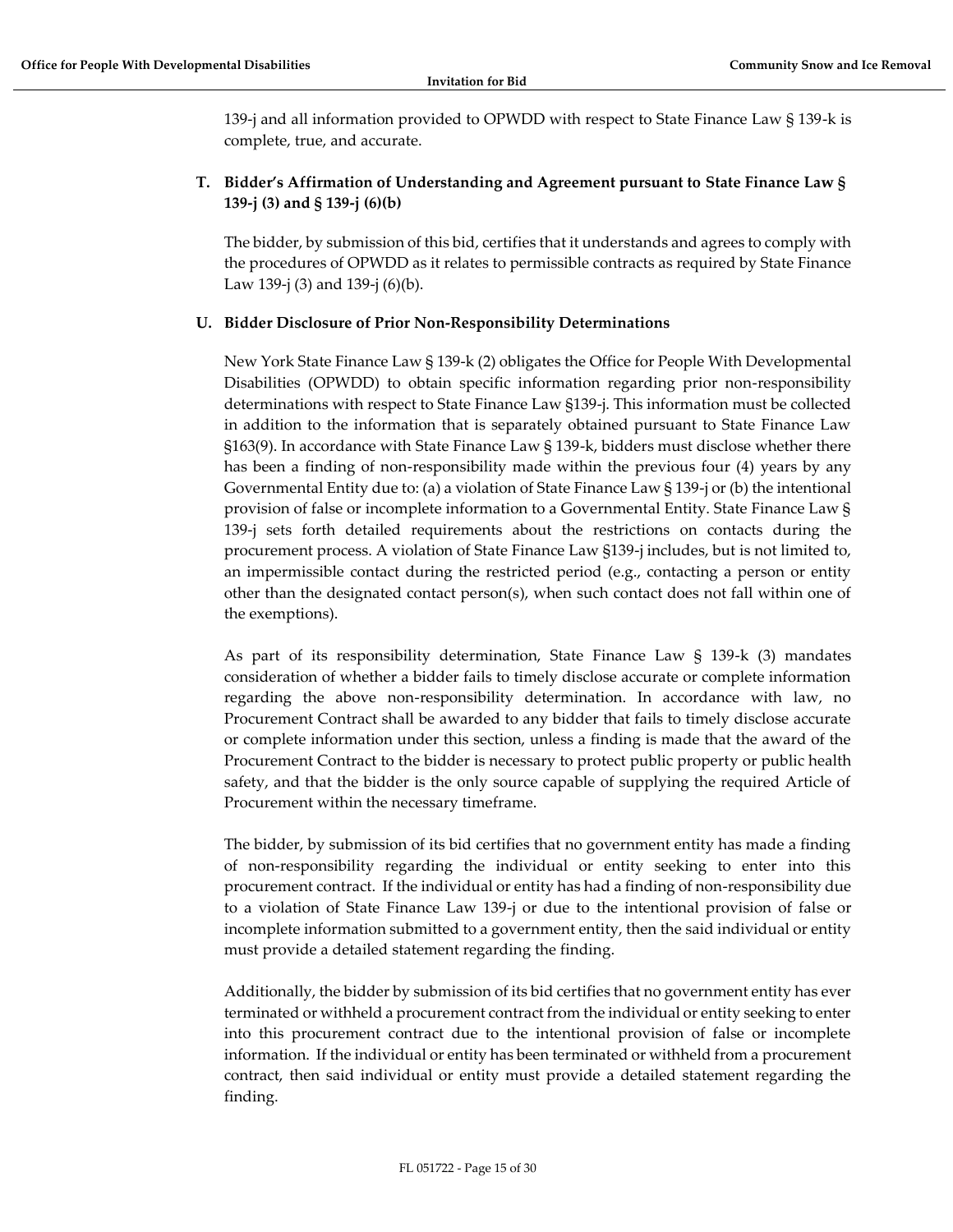#### <span id="page-15-0"></span>**V. Non‐Collusive Bidding Certification**

In accordance with State Finance Law § 139‐d, the bidder by submission of this bid certifies that they and each person signing on behalf of the bidder certifies, and in the case of joint proposal, each party thereto certifies as to its own organization, under penalty of perjury, that to the best of his knowledge and belief:

- 1. The prices in this proposal have been arrived at independently, without collusion, consultation, communication, or agreement, for the purposes of restricting competition, as to any matter relating to such prices with any other bidder or with any competitor, and
- 2. Unless otherwise required by law, the prices which have been quoted in this proposal have not been knowingly disclosed by the bidder and will not knowingly be disclosed by the bidder prior to opening, directly or indirectly, to any other bidder or to any competitor; and
- 3. No attempt has been made or will be made by the bidder to induce any other person, partnership, or corporation to submit or not to submit a proposal for the purpose of restricting competition.

## <span id="page-15-1"></span>**W. Public Officers Law Certification**

In accordance with Public Officers Law  $\S$  73(4)(a)(i) no State employees shall sell any goods or services having a value in excess of twenty-five dollars to any State agency, unless such goods and services are provided pursuant to an award or contract letter after public notice and competitive bidding.

By submission of this bid, the bidder certifies that no employee, owner or individual otherwise associated with the bidder was ever a New York State officer or employee, or if they were ever or currently a New York State officer or employee, their organization pursued and awarded this contract through a competitive bidding process in compliance with the Public Officers Law 73(4)(a)(i).

Public Officers Law § 73(8)(a)(i) provides that no person who has served as a State officer or employee shall, within a period of two years after termination of such service or employment, appear or practice before such State agency or receive compensation for any services rendered by such former officer or employee on behalf of any person, firm, corporation, or association in relation to any case, proceeding, or application or other matter before such agency.

By submission of this bid, the bidder certifies that no employee, owner or individual otherwise associated with the bidder was ever a New York State officer or employee, or they are formerly a New York State officer or employee and any past employment with the State occurred prior to the two-year prohibition period and as a result their organization is in compliance with the Public Officers Law (8)(a)(i).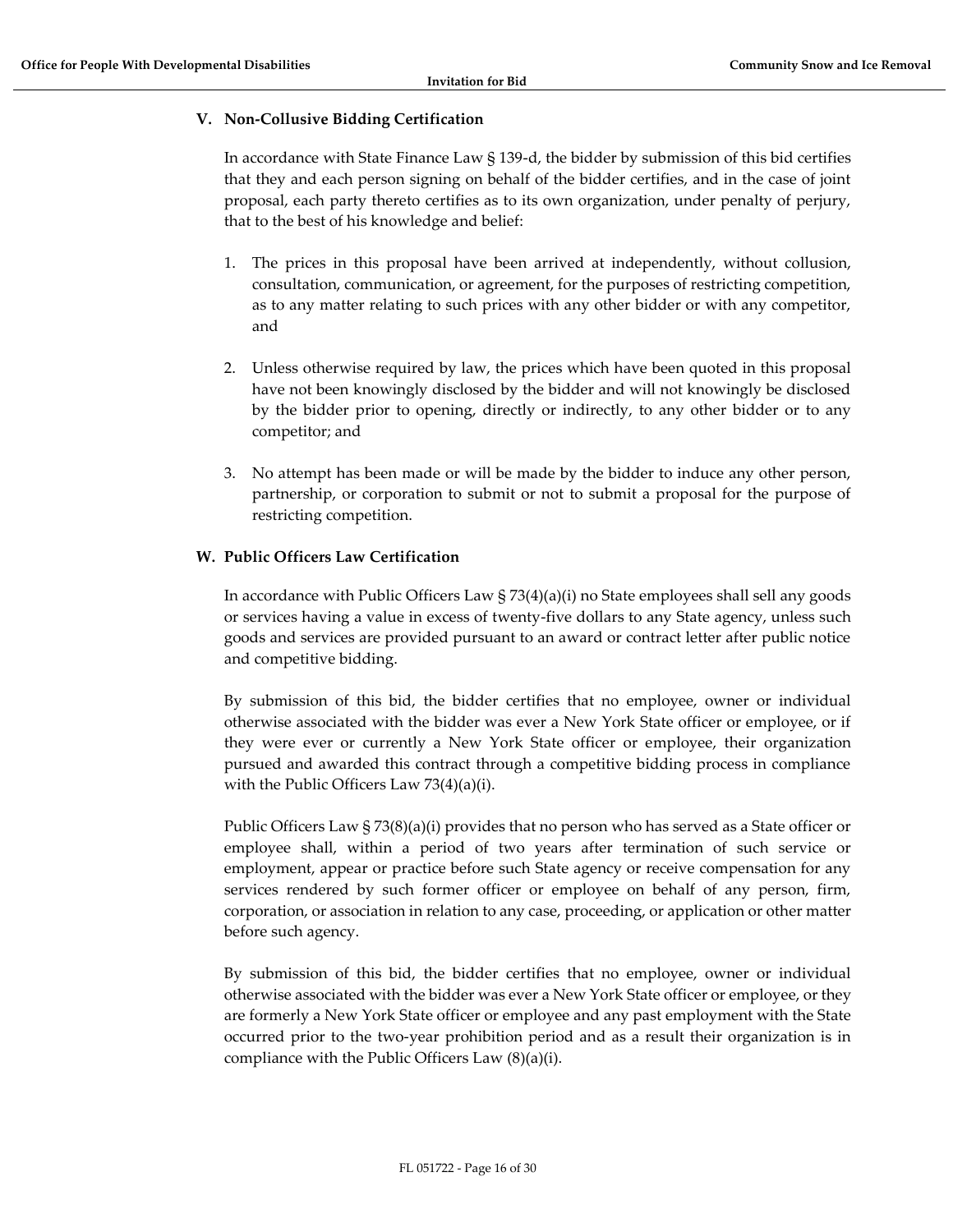## <span id="page-16-0"></span>**X. Bidder's Affirmation of Understanding Pursuant to State Labor Law § 201-g**

By submission of this bid, each bidder and each person signing on behalf of any bidder certifies, and in the case of a joint bid each party thereto certifies as to its own organization, under penalty of perjury, that the bidder has and has implemented a written policy addressing sexual harassment prevention in the workplace and provides annual sexual harassment prevention training to all its employees. Such policy shall, at a minimum, meet the requirements of Labor Law § 201-g.

## <span id="page-16-1"></span>**15. Consumer Safety Information**

OPWDD provides services to individuals exhibiting Pica, which is a medical disorder characterized by an appetite for largely non-nutritive substances, e.g., cigarette butts, paper, gum, etc. Attention to the sanitation and cleanliness of the areas surrounding OPWDD's state operated program sites and residential buildings is very important to the health and safety of those we serve. Please ensure care is taken to properly dispose of cigarette butts and rubbish while on OPWDD property.

OPWDD property has special receptacles for cigarette butt disposal. Contractor and subcontractor employees shall use these receptacles and throw trash in garbage cans or dumpsters. Compliance with this policy is appreciated.

## <span id="page-16-2"></span>**16. Consultant Disclosure**

Effective June 19, 2006, contractors doing business with the State of New York in a "consulting" capacity will be required to file forms disclosing, by employment category, the number of persons employed by them and their subcontractors (if any) as a consulting firm or an individual consultant; the number of hours worked; and the monetary compensation received from the State of New York for work performed by these employees. Reporting will be required via the utilization of two separate forms – "Form A" and "Form B".

In general, however, Form A is to be completed once upon initial contract award and is used to report "planned employment". Form B is required annually and reports on "actual employment figures" for the preceding state fiscal year. The New York State fiscal year commences on April 1st and concludes on March 31st.

## <span id="page-16-3"></span>**17. Evaluation Criteria: Method of Award**

**OPWDD will select the responsible and responsive Bidder that will provide the lowest TOTAL PRICE PER SEASON PER CLUSTER for all required snow and ice removal services. A bidder may bid on one or more clusters. A bidder may win one or multiple clusters. Multiple contracts may be awarded from this IFB. All sites included in a cluster are to be serviced by the winning bidder. Contractor shall have adequate staff and equipment to accomplish the snow removal and ice control services without delay. OPWDD reserves the right to request detailed listings of equipment, staffing, service routes, etc.**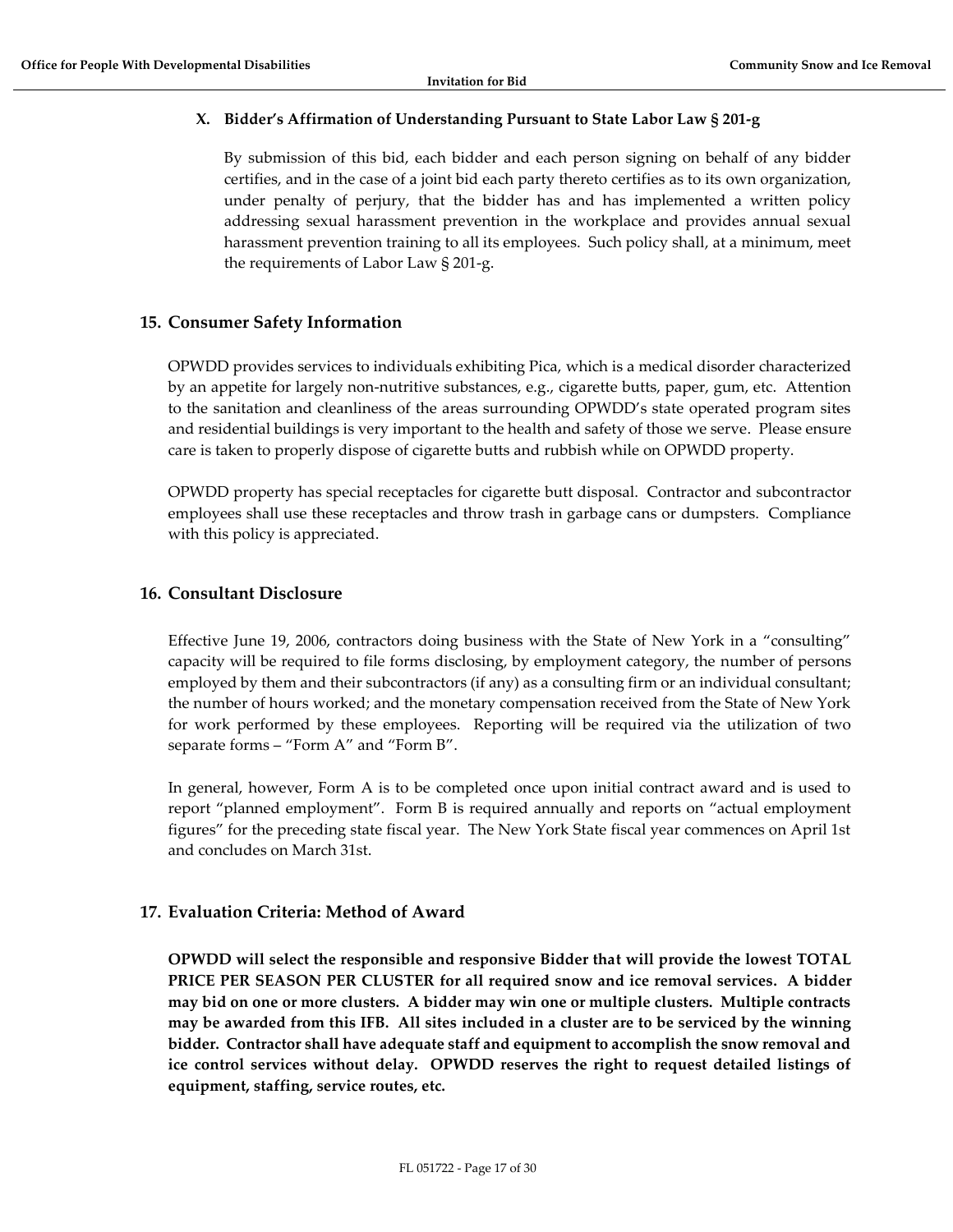**Only proposals judged to be responsive to the submission requirements set forth in this IFB will be evaluated. Alterations to the Cost Proposal Form(s) may result in disqualification. All sites in a cluster must be filled out for that cluster to be considered. OPWDD reserves the right to reject any and all offers and the right to award all, any, or none of the clusters.**

**Should mathematical errors be made by the bidder when calculating the TOTAL PRICE PER SEASON PER CLUSTER, the prices given in the Total Price per Season column will be used to determine the bidder who has provided the lowest TOTAL PRICE PER SEASON PER CLUSTER.**

**In the event of a tie bid, the award will be made by random selection.**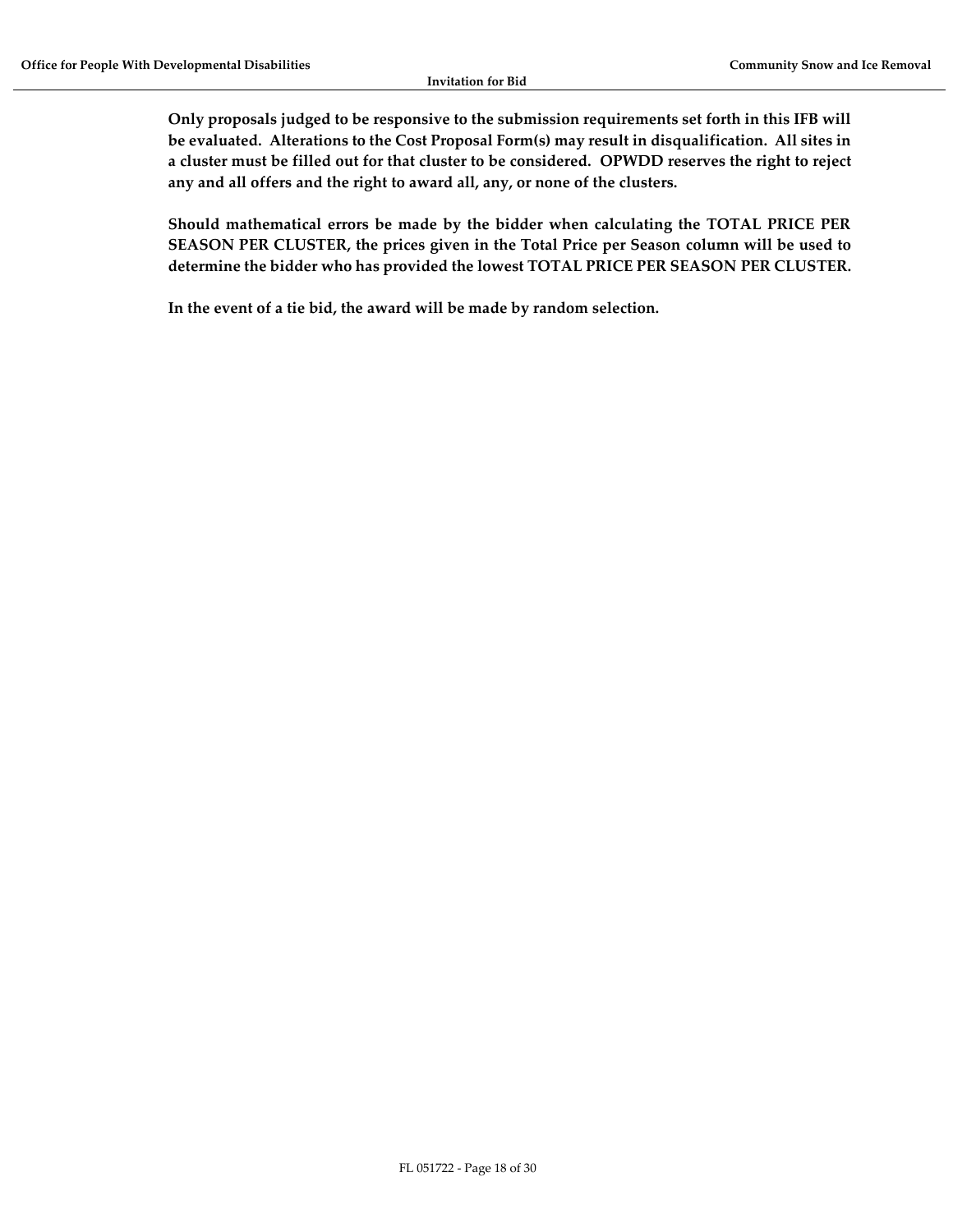## **Qualifications & Scope of Work**

<span id="page-18-0"></span>The following specifications cover Snow and Ice Removal for OPWDD community residences and Day Treatment Centers (Day Habs) in Livingston, Monroe, Ontario, Seneca, Steuben, and Yates Counties. A site listing with addresses and telephone numbers is included in Exhibit A – Finger Lakes Site Information. The Day Treatment Centers and residences are occupied by a developmentally disabled population including some individuals who are medically or physically disabled, as well as some who are confined to wheelchairs. OPWDD residents often require an additional level of care regarding snow and ice removal due to functional mobility limitations.

It is extremely important during inclement weather that all efforts are made to have the sites accessible and safe for individuals and staff. To have accessibility, snow removal shall automatically commence at the accumulation of 3 inches at the contracted site. It is the Contractor's sole responsibility to ensure they are aware of when each site on this contract has accumulated 3 inches of snow. The House/Program Manager or designee has the right to call for additional service as deemed necessary for safety concerns. Service shall be provided 7 days per week and 24 hours per day.

The Contractor's employees will adhere to all OPWDD policies and regulations, including but not limited to smoking, parking, etc. The Contractor shall cooperate with House/Program Managers and staff and will comply with the safety and security requirements imposed by the site.

Snow removal and ice control services detailed in the Scope of Work will be paid by one seasonal price, spread out over six (6) equal installments as further detailed in Section II. Accounting.

## I. **DETAILED SPECIFICATIONS:**

## A. **Snow Removal Services**

Snow shall be removed by plowing all driveways, parking areas and driveway exits. It is the Contractor's responsibility to clear snow from the entire driveways, parking areas and driveway exits.

All sites must be cleared of accumulated or drifting snow of 3 inches or more by 7:00 am, 2:30 pm and 11:00 pm.

Driveways, parking areas, and parking exits are to remain open and at full width and visibility throughout the contract period.

Snow shall be removed to a storage area designated by the House/Program Manager or their designee. Banking of snow shall be limited in height so as not to restrict visibility at the entrance to the roadway. Snow shall not be pushed against houses, vehicles, buildings, entranceways, sidewalks, exit doors, fire hydrants, trash receptacles, garage doors, shrubbery, trees, or emergency generators. Care must be taken to not damage or push snow on adjoining properties. Snow shall not be placed where it blocks public walks.

The contractor may, for the duration of each snow season, place visible markers in work areas.

**Day Treatment Centers (DTC) --** Special attention is required for the Canandaigua Day Treatment Center. The contractor is required to remove snow on all walkways, egress paths, steps, generator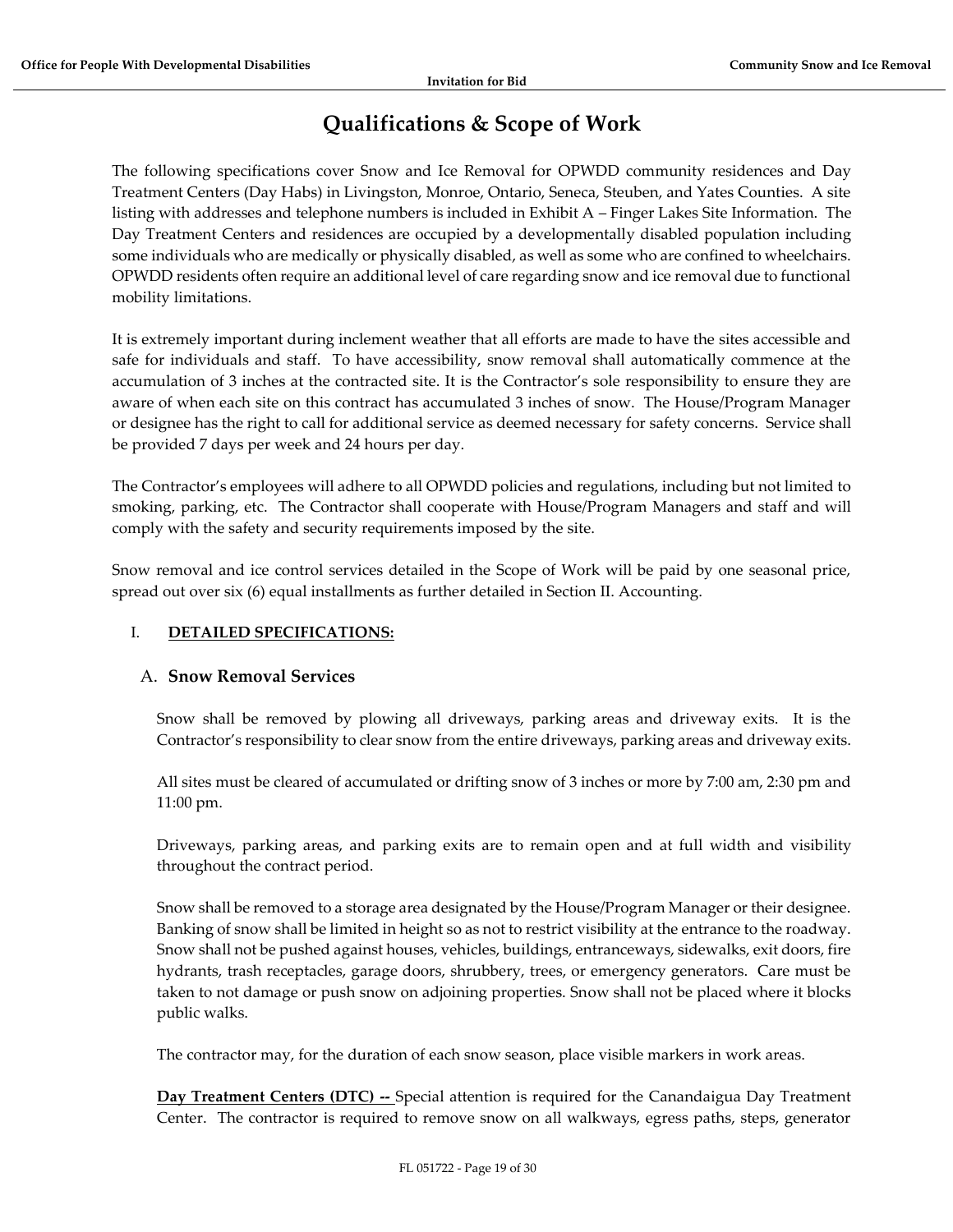access areas, dumpsters, fire hydrants, fire exits, fuel delivery paths, mailboxes, and approaches to mailboxes. An area no less than 36 inches wide must be cleared for all walkways and paths to accommodate wheelchairs. **Clearing snow from walkways and other aforementioned areas applies to Day Treatment Centers only, not community residences.** 

## B. **De-Icing Services**

Contractor must be able to provide ice control services 24 hours per day, seven days per week for community residences and Day Treatment Centers. This includes sleet and freezing rain occurrences as well as during snowfall events.

Ice control for driveways and parking areas will be accomplished by the application of contractor supplied de-icer. De-icer will be applied at rates and densities in line with industry standards and sufficient to maintain all affected areas so ice buildup is minimized in order to avoid potentially slippery conditions.

De-icing application must **immediately** follow every plowing to bare surface.

At temperatures below 15 degrees Fahrenheit, abrasives such as sand, provided by the Contractor, may be added to enhance traction.

**Day Treatment Centers –** Special attention is required for the Canandaigua Day Treatment Center. De-icer, as supplied by the Contractor, is to be used on cement, wood, or other decking surfaces. It is to be spread on all walkways, egress paths, steps, generator access areas, dumpsters, fire hydrants, fire exits, fuel delivery paths, mailboxes and approaches to mailboxes. **Application of de-icer on walkways and other aforementioned areas applies to Day Treatment Centers only, not community residences.**

At the end of the season, all excess sand/salt must be removed from the premises at the Contractor's expense. The House/Program Manager will determine the presence of excess salt/sand.

Contractor shall supply all appropriate Material Safety Data Sheets (MSDS) to each contracted site's Program/House Manager or designee.

## C. **Contractor Damages**

Only qualified operators and proper equipment will be used along with special efforts to prevent abuse and damage to surfaces of paved roads, walks, curbs, barriers, landscape effects, and grass areas. The Contractor shall be responsible for the repair of all damage to property, landscape, walkways, or any structures of the State or neighboring properties caused by the contractor's employees or equipment. The Contractor must notify the House/Program Manager or designee immediately of an event causing damage to the property.

The Contractor shall be responsible for, and will be notified by OPWDD of, all damage to buildings, curbing, walkways, fences, signs, trees, shrubbery, etc. as it is discovered and until the end of the snow season. At the end of the snow season, the Contractor shall be solely and wholly financially liable for any reported damage and shall comply with the instruction of the Plant Superintendent, House/Program Manager or designee in returning the property to its pre-season condition.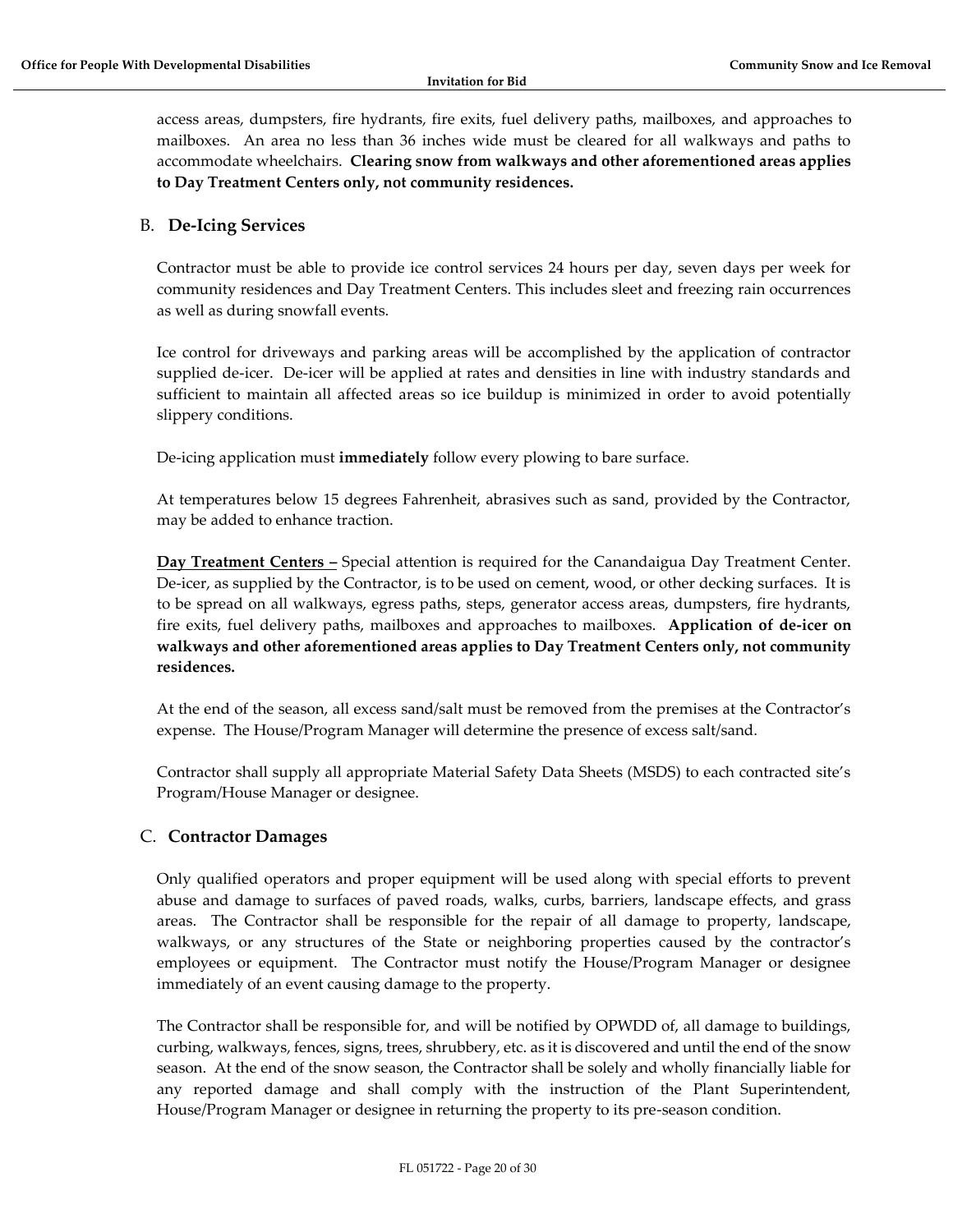The Contractor must complete all damage repairs by April  $30<sup>th</sup>$  of the calendar year. If the repairs are not completed by that time, OPWDD may find an alternative Contractor to complete the repairs. The cost for these repairs will be billed to the Contractor that caused the damage or reduce payment for the total cost incurred.

If Contractor causes damage to a staff or State-owned vehicle, the Contractor must notify the House/Program Manager or designee immediately. Contractor will be responsible to report the damage to their private insurance company and exchange insurance information with the staff person if it was a personal vehicle.

## D. **Additional Requirements**

Contractor must be available for call-in by the House/Program Manager or designee if snow accumulation or drifting snow restricts travel on driveways, parking areas, or driveway exits. Response time shall be within two (2) hours of call. Contractor must provide a phone number for accepting calls 24 hours per day and 7 days per week. OPWDD must be notified immediately of any phone number changes.

Under no circumstance shall the Contractor move any vehicles, personal or State owned. If vehicles block the driveway or parking areas, every effort must be made to have staff at the sites move vehicles in order to allow a complete clearing of parking areas and walkways. It is highly recommended that the Contractor call each site 15 minutes prior to arrival to give staff time to move the vehicles. The Contractor is not responsible to shovel out vehicles. There may be occasions where staff are unable to move vehicles due to staffing levels. In such cases, Contractor is to clear snow as best they can and inform House/Program Manager or designee.

Contractors must use sufficient size plows and have commercial quality salt/sand/calcium chloride spreading equipment to remove snow and ice from the driveways and parking lots at the locations. Manually broadcast spreading with a shovel from the bed of a pick-up truck does not provide enough coverage to driveways and parking lots. Contractor shall have adequate staff and equipment to accomplish the snow removal and ice control services without delay. OPWDD reserves the right to request detailed listings of equipment, staffing, service routes, etc.

Contractor is to adhere to local/state noise control ordinances/laws and is responsible to follow all State, local and municipal codes regarding the plowing of snow from OPWDD property and roadways. Contractor must possess and provide, at no cost to the State, appropriate licenses and permits associated with the provision of snow and ice control services.

Pursuant to the conditions above, the method of snow removal, equipment used, and plan of action shall be up to the Contractor's discretion.

In the event the Contractor fails to remove snow, within the time frames listed above and the OPWDD is required to procure services from another vendor, the Contractor may be held liable for any costs over and above the contractual price for the site(s) involved. In such a situation, the additional cost for these services will be billed to the Contractor or payment will be reduced for the additional cost incurred.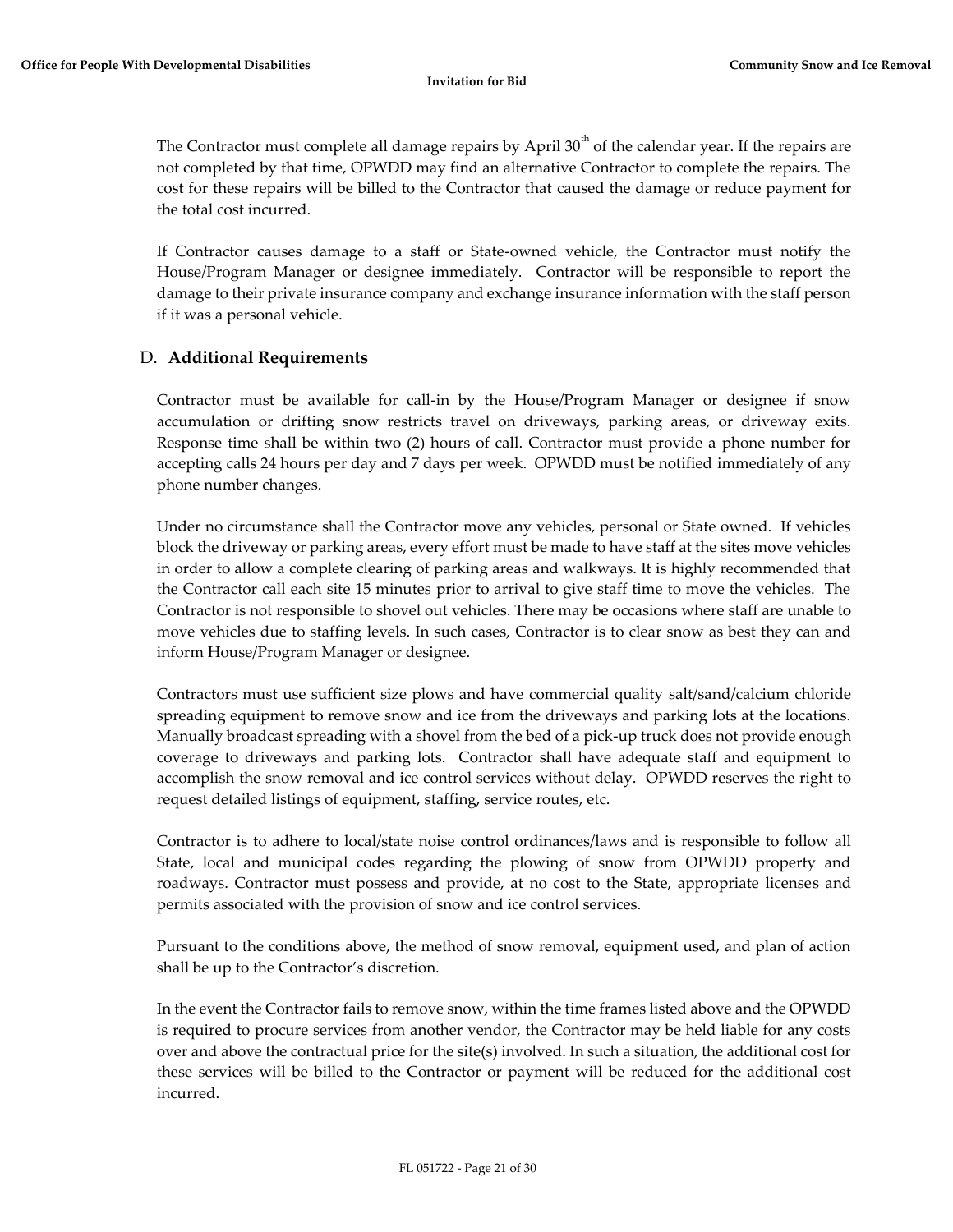## E. **Non-Covered Services**

Snowbank pushback and Snow removal with heavy equipment is not covered under this contract. These services may be contracted out separately or procured through Purchase Orders separate from this contract by the OPWDD Business Office and OPWDD Work Control Office.

## **F. Assignments/Subcontracting**

The Contractor selected to do the work set forth herein shall not assign or sub-contract all or any part of said work without the express written permission of OPWDD Business Office Administration.

## **II. ACCOUNTING:**

## **A. Pricing & Payment Structure**

Snow removal and ice control service is based on **seasonal** pricing. The seasonal price for each cluster will be paid in six (6) equal installments. The first invoice of the season is to be dated December  $1<sup>st</sup>$ and subsequent invoices (January through May) are to be dated on the first of each month. Invoices are to be submitted for payment no later than 30 days from the invoice date. If no service is required prior to December 1<sup>st</sup>, Contractor must still submit an invoice to receive initial seasonal payment. Payment will be made after receipt of invoices as detailed in **Invoices**. The sixth and final seasonal payment each year will be processed once the final invoice is received (no later than May 31) and damages that may have been caused by the Contractor have been satisfactorily repaired, as detailed in Section I Part C. **Contractor Damages**.

## **B. Job Tickets:**

Job tickets are not required; however, OPWDD reserves the right, at the discretion of the OPWDD Business Office, to implement their use. If implemented, the Contractor would be required to complete a job ticket to be presented to the site manager or staff upon completion of each service; site manager or staff will sign job tickets if service is satisfactory. Job tickets will then be provided as directed to the OPWDD Business Office for payment to be made.

## **C. Prevailing Wages**:

**Prevailing Wage will apply to snow and ice removal services performed outside the vehicle.** The PRC number for this contract is 2022900196. A copy of Contractor's certified payroll is required to be submitted with invoices prior to payment for services rendered.

## **D. Invoices:**

Invoices are to be submitted no later than 30 days from the date on the invoice. Invoice must indicate: Seasonal payment invoice  $\#$  of 6, PO $\#$  OPD01-, Contract number, the name of the site(s), the date(s) of service and the type of service rendered. All contracted sites should be submitted in one monthly invoice as detailed above in **A. Pricing & Payment Structure**. If no service has yet been required at the time of submitting the initial seasonal payment invoice (#1 of 6), Contractor should indicate such on invoice. Invoices are to be submitted for payment to: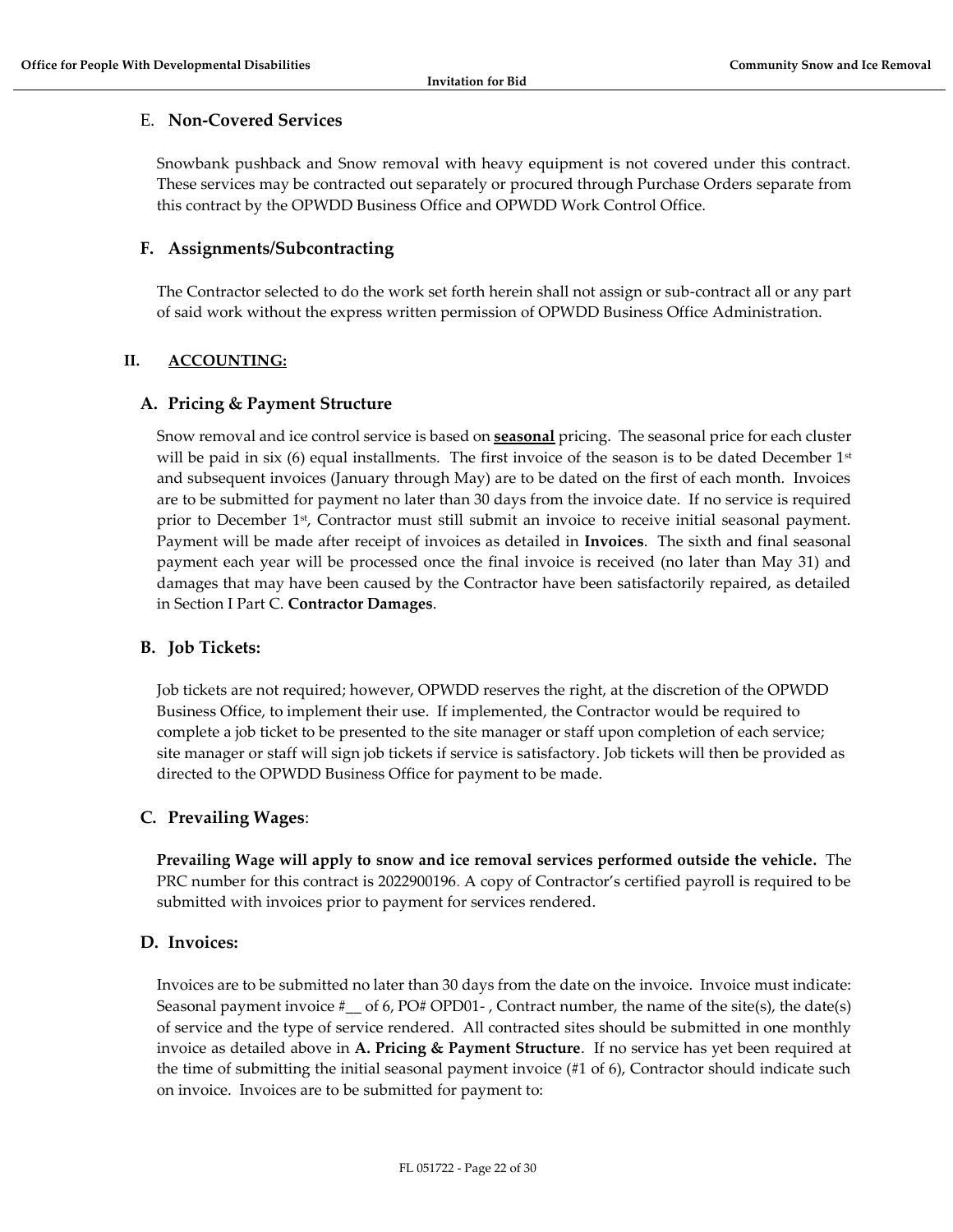**OPWDD FINGER LAKES DDSOO Unit ID: 3660235 C/O NYS OGS BSC Accounts Payable Bldg. 5, 5th Floor 1220 Washington Ave. Albany, New York 12226-0900**

The state of New York may require the Contractor to submit billing invoices electronically. eInvoicing information may be found at: <https://bsc.ogs.ny.gov/nys-vendors>

## **E. Payment:**

Payment for invoices submitted by the Contractor shall only be rendered electronically unless payment by paper check is expressly authorized by the head of the State Agency, in the sole discretion of the head of such State Agency, due to extenuating circumstances. Such electronic payment shall be made in accordance with OSC's procedures and practices to authorize electronic payments.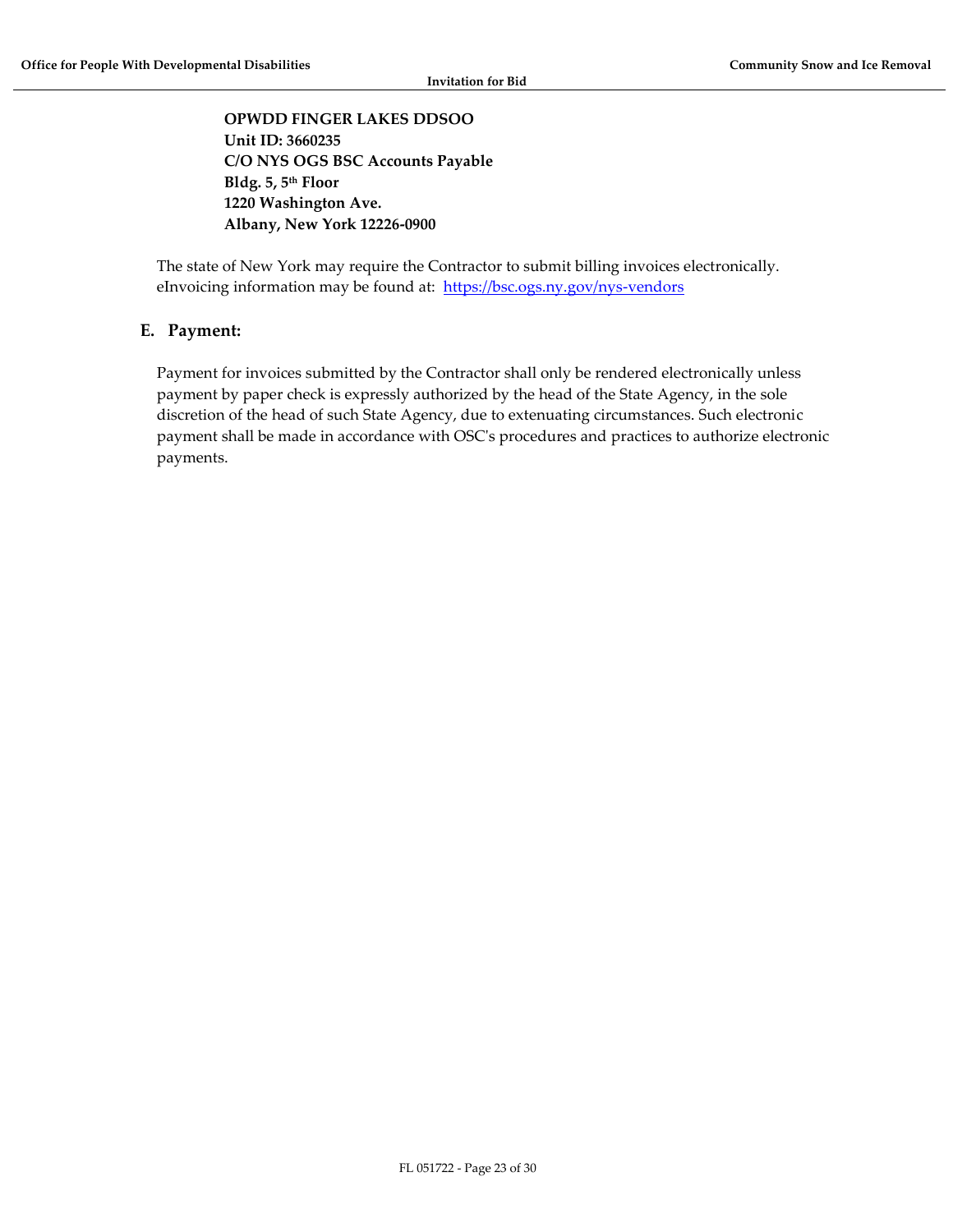## Exhibit A - Finger Lakes Site Information

Cluster 1 - Monroe County

| <b>COUNTY</b> | <b>FACILITY</b>         | <b>ADDRESS</b>             | <b>TOWN</b>       | <b>ZIP CODE</b> | <b>TELEPHONE</b> |
|---------------|-------------------------|----------------------------|-------------------|-----------------|------------------|
| <b>MONROE</b> | <b>BROOKLAWN CR</b>     | 131 BROOKLAWN DRIVE        | <b>IROCHESTER</b> | 14618           | 585-271-2221     |
| <b>MONROE</b> | <b>CULVER IRA</b>       | 1633 CULVER ROAD           | <b>IROCHESTER</b> | 14609           | 585-288-5872     |
| <b>MONROE</b> | ELMWOOD IRA             | 2325 ELMWOOD AVE           | <b>IROCHESTER</b> | 14618           | 585-244-5423     |
| <b>MONROE</b> | <b>HILLTOP IRA</b>      | I8 HILLTOP DRIVE           | IPITTSFORD        | 14534           | 585-381-2228     |
| <b>MONROE</b> | LARKSPUR IRA            | <b>130 LARKSPUR LANE</b>   | <b>IROCHESTER</b> | 14622           | 585-266-8205     |
| <b>MONROE</b> | LONG ACRE IRA           | <b>198 LONG ACRE ROAD</b>  | <b>IROCHESTER</b> | 14621           | 585-544-3950     |
| <b>MONROE</b> | <b>TERRAIN</b>          | <b>19 TERRAIN DRIVE</b>    | <b>IROCHESTER</b> | 14618           | 585-241-0130     |
| <b>MONROE</b> | <b>IST PAUL 2068 CR</b> | <b>2068 ST PAUL STREET</b> | <b>IROCHESTER</b> | 14621           | 585-266-5266     |
| <b>MONROE</b> | <b>TOBEY IRA</b>        | 222 TOBEY ROAD             | IPITTSFORD        | 14534           | 585-249-0320     |

#### Cluster 2 - Monroe County

| <b>COUNTY</b> | <b>IFACILITY</b>      | <b>ADDRESS</b>          | <b>TOWN</b>       | <b>ZIP CODE</b> | <b>TELEPHONE</b> |
|---------------|-----------------------|-------------------------|-------------------|-----------------|------------------|
| <b>MONROE</b> | <b>BIRCH LANE IRA</b> | 264 BIRCH LANE          | <b>W. WEBSTER</b> | 14580           | 585-671-4624     |
| <b>MONROE</b> | <b>HATCH IRA</b>      | 1331 HATCH ROAD         | <b>IWEBSTER</b>   | 14580           | 585-671-6331     |
| <b>MONROE</b> | <b>KEYEL IRA</b>      | 108 KEYEL DRIVE         | <b>IROCHESTER</b> | 14625           | 585-586-4981     |
| <b>MONROE</b> | IPENFIELD 2301 IRA    | 2301PENFIELD ROAD       | PENFIELD          | 14526           | 585-388-0095     |
| <b>MONROE</b> | IPENFIELD 2303 IRA    | 2303 PENFIELD ROAD      | PENFIELD          | 14526           | 585-388-8223     |
| <b>MONROE</b> | PENFIELD 2088 IRA     | 2088 PENFIELD ROAD      | PENFIELD          | 14526           | 585-388-7333     |
| <b>MONROE</b> | IPENFIELD 2900 IRA    | 2900 PENFIELD ROAD      | <b>MACEDON</b>    | 14502           | 585-388-5150     |
| <b>MONROE</b> | <b>PIERCE IRA</b>     | <b>30 PIERCE STREET</b> | <b>IWEBSTER</b>   | 14580           | 585-872-6270     |

## Cluster 3 - Monroe and Livingston Counties

| <b>ICOUNTY</b>     | <b>FACILITY</b>       | <b>IADDRESS</b>             | <b>TOWN</b>          | <b>ZIP CODE</b> | <b>TELEPHONE</b> |
|--------------------|-----------------------|-----------------------------|----------------------|-----------------|------------------|
| <b>ILIVINGSTON</b> | <b>AVON IRA</b>       | l107 EAST MAIN STREET       | <b>AVON</b>          | 14414           | 585-226-6547     |
| <b>ILIVINGSTON</b> | <b>CALEDONIA IRA</b>  | <b>1328 GRAND CIRCLE</b>    | <b>CALEDONIA</b>     | 14423           | 585-538-2600     |
| <b>ILIVINGSTON</b> | <b>EAST AVON IRA</b>  | 15243 E. AVON RD            | <b>AVON</b>          | 14414           | 585-226-3432     |
| <b>LIVINGSTON</b>  | LIMA IRA              | 1858 ROCHESTER STREET       | <b>LIMA</b>          | 14485           | 585-582-1020     |
| <b>MONROE</b>      | <b>PINE TRAIL IRA</b> | <b>180 PINE TRAIL DRIVE</b> | <b>HONEOYE FALLS</b> | 14472           | 585-582-1786     |

## Cluster 4 - Ontario County

| <b>ICOUNTY</b> | <b>FACILITY</b>          | <b>IADDRESS</b>          | <b>TOWN</b>        | <b>ZIP CODE</b> | <b>TELEPHONE</b> |
|----------------|--------------------------|--------------------------|--------------------|-----------------|------------------|
| <b>ONTARIO</b> | <b>ISUNRAY CREST IRA</b> | 16469 SUNRAY CREST DRIVE | <b>IVICTOR</b>     | 14564           | 585-924-4568     |
| <b>ONTARIO</b> | <b>VICTOR IRA</b>        | 1220 WEST MAIN STREET    | <b>VICTOR</b>      | 14564           | 585-924-4382     |
| <b>ONTARIO</b> | <b>MARTZ IRA</b>         | 15700 MARTZ ROAD         | <b>IFARMINGTON</b> | 14425           | 315-986-4373     |
| <b>ONTARIO</b> | <b>WEIGERT IRA</b>       | 1869 WEIGERT ROAD        | <b>IFARMINGTON</b> | 14425           | 585-394-7428     |

## Cluster 5 - Ontario County

| <b>COUNTY</b>  | <b>IFACILITY</b>       | <b>IADDRESS</b>                 | <b>ITOWN</b>            | <b>ZIP CODE</b> | <b>TELEPHONE</b> |
|----------------|------------------------|---------------------------------|-------------------------|-----------------|------------------|
| <b>ONTARIO</b> | <b>EAGLE IRA</b>       | <b>32 EAGLE STREET</b>          | <b>IPHELPS</b>          | 14532           | 315-548-7613     |
| <b>ONTARIO</b> | <b>EAST MAIN IRA</b>   | <b>83 EAST MAIN STREET</b>      | <b>ICLIFTON SPRINGS</b> | 14432           | 315-462-7032     |
| <b>ONTARIO</b> | <b>PORT GIBSON IRA</b> | l112 FIELD STREET               | <b>IPORT GIBSON</b>     | 14537           | 315-331-6774     |
| <b>ONTARIO</b> | ROUTE 488 IRA          | <b>1505 ROUTE 488</b>           | <b>IPHELPS</b>          | 14532           | 315-548-8027     |
| <b>ONTARIO</b> | <b>SHORTSVILLE</b>     | PO BOX 201, 50 WEST MAIN STREET | <b>ISHORTSVILLE</b>     | 14548           | 585-289-3701     |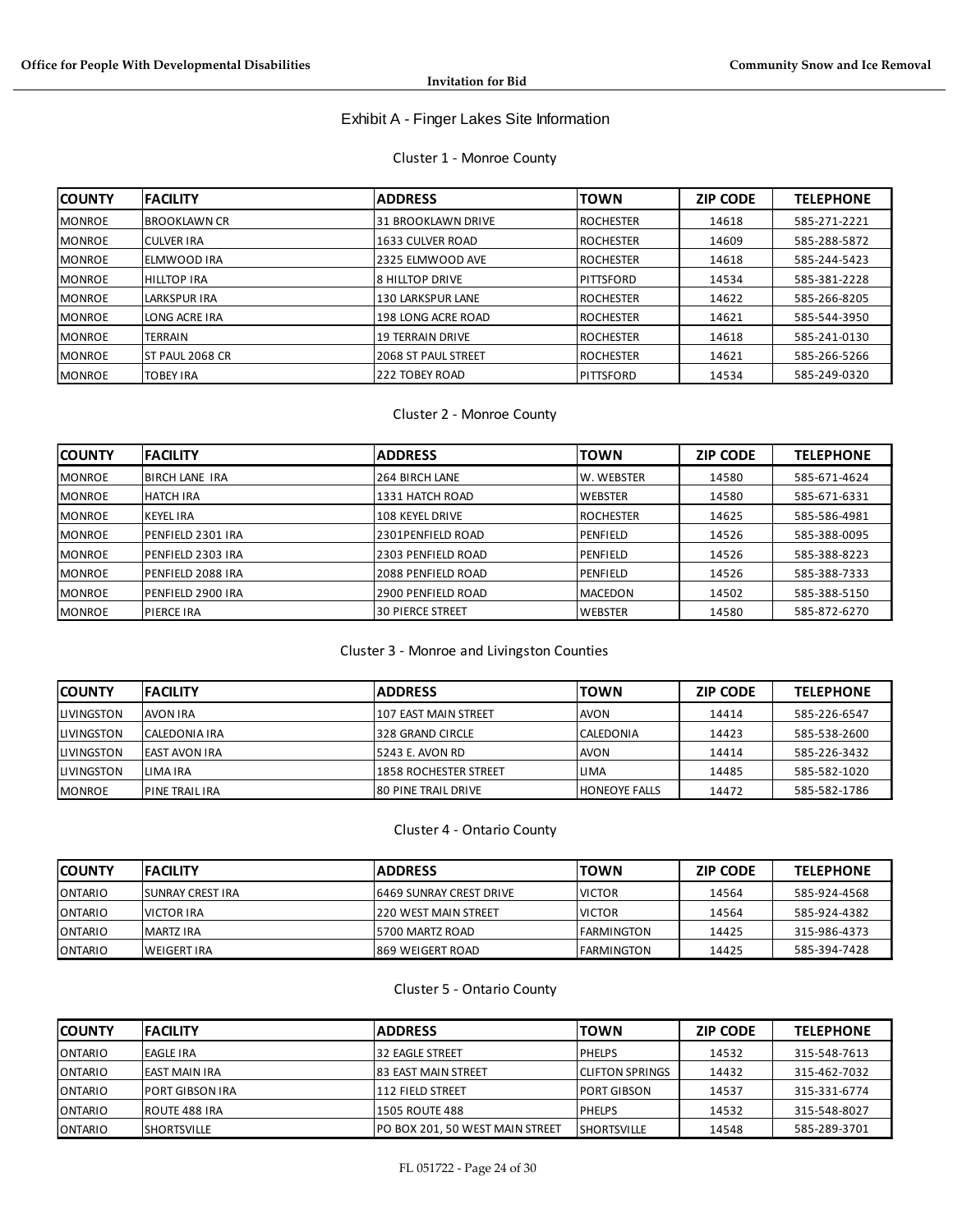## Cluster 6 - Ontario County

| <b>ICOUNTY</b> | <b>IFACILITY</b>                     | <b>ADDRESS</b>             | <b>TOWN</b>        | <b>ZIP CODE</b> | <b>TELEPHONE</b> |
|----------------|--------------------------------------|----------------------------|--------------------|-----------------|------------------|
| <b>ONTARIO</b> | lsouth Avenue                        | 149 SOUTH AVENUE           | <b>BLOOMFIELD</b>  | 14469           | 585-657-8178     |
| <b>ONTARIO</b> | IBUFFALO STREET IRA                  | 182 BUFFALO STREET         | <b>CANANDAIGUA</b> | 14424           | 585-394-1170     |
| <b>ONTARIO</b> | <b>IGIBSON 152 / CANANDAIGUA IRA</b> | 152 EAST GIBSON STREET     | <b>CANANDAIGUA</b> | 14424           | 585-394-3234     |
| <b>ONTARIO</b> | IGIBSON 338 IRA                      | 338 EAST GIBSON STREET     | <b>CANANDAIGUA</b> | 14424           | 585-396-2952     |
| <b>ONTARIO</b> | IMIDDLE CHESHIRE IRA                 | 14301 MIDDLE CHESHIRE ROAD | ICANANDAIGUA       | 14424           | 585-396-9230     |
| <b>ONTARIO</b> | IWELLS CURTICE IRA                   | 5580 WELLS CURTICE ROAD    | <b>CANANDAIGUA</b> | 14424           | 585-394-7428     |

## Cluster 7 - Ontario

| <b>COUNTY</b>  | <b>IFACILITY</b>                            | <b>ADDRESS</b>                      | TOWN               | <b>CODE</b><br>ZIP | <b>ELEPHONE</b><br>TCI |
|----------------|---------------------------------------------|-------------------------------------|--------------------|--------------------|------------------------|
| <b>ONTARIO</b> | <b>TREATMENT CENTER</b><br>lCANANDAIGUA DAY | <b>CHESHIRE ROAD</b><br>3220 MIDDLE | <b>CANANDAIGUA</b> | 14424              | -394-5070<br>585       |

## Cluster 8 - Ontario and Yates Counties

| <b>COUNTY</b>  | <b>IFACILITY</b>              | <b>IADDRESS</b>                   | <b>TOWN</b>         | <b>ZIP CODE</b> | <b>TELEPHONE</b> |
|----------------|-------------------------------|-----------------------------------|---------------------|-----------------|------------------|
| <b>IYATES</b>  | 80 SOUTH MAIN IRA (RUSHVILLE) | <b>180 SOUTH MAIN STREET</b>      | <b>IRUSHVILLE</b>   | 14544           | 585-554-6888     |
| <b>ONTARIO</b> | ISUMMIT PARKWAY IRA           | 14517 SUMMIT PARKWAY              | <b>ICANANDAIGUA</b> | 14424           | 585-554-3503     |
| <b>ONTARIO</b> | <b>IREED CORNERS IRA</b>      | 13777 REED CORNERS ROAD (RTE 247) | <b>ICANANDAIGUA</b> | 14424           | 585-396-2390     |
| <b>ONTARIO</b> | <b>HOPEWELL IRA</b>           | 3226 ROUTE 5 & 20                 | <b>ICANANDAIGUA</b> | 14424           | 585-394-2289     |
| <b>ONTARIO</b> | IGORHAM IRA                   | <b>I8 GORHAM STREET</b>           | <b>IRUSHVILLE</b>   | 14544           | 585-554-5294     |

## Cluster 9 - Seneca County

| <b>COUNTY</b> | <b>IFACILITY</b>       | <b>IADDRESS</b>            | TOWN               | <b>ZIP CODE</b> | <b>TELEPHONE</b> |
|---------------|------------------------|----------------------------|--------------------|-----------------|------------------|
| <b>SENECA</b> | <b>IINTERLAKEN IRA</b> | 18278 NORTH MAIN STREET    | <b>IINTERLAKEN</b> | 14847           | 607-532-4870     |
| <b>SENECA</b> | <b>OVID IRA</b>        | IBOX 428, 7166 MAIN STREET | <b>OVID</b>        | 14521           | 607-869-5106     |
| <b>SENECA</b> | <b>ROMULUS IRA</b>     | l2090 CAYUGA STREET        | <b>I</b> ROMULUS   | 14541           | 607-869-9748     |

## Cluster 10 - Steuben County

| <b>COUNTY</b>   | <b>IFACILITY</b>        | <b>ADDRESS</b>        | TOWN            | <b>ZIP CODE</b> | <b>TELEPHONE</b> |
|-----------------|-------------------------|-----------------------|-----------------|-----------------|------------------|
| <b>STEUBEN</b>  | <b>CAMPBELL IRA</b>     | <b>8761 ROUTE 415</b> | <b>CAMPBELL</b> | 14821           | 607-527-8331     |
| <b>ISTEUBEN</b> | <b>PAINTED POST IRA</b> | l RESERVOIR ROAD      | IPAINTED POST   | 14870           | 607-936-6662     |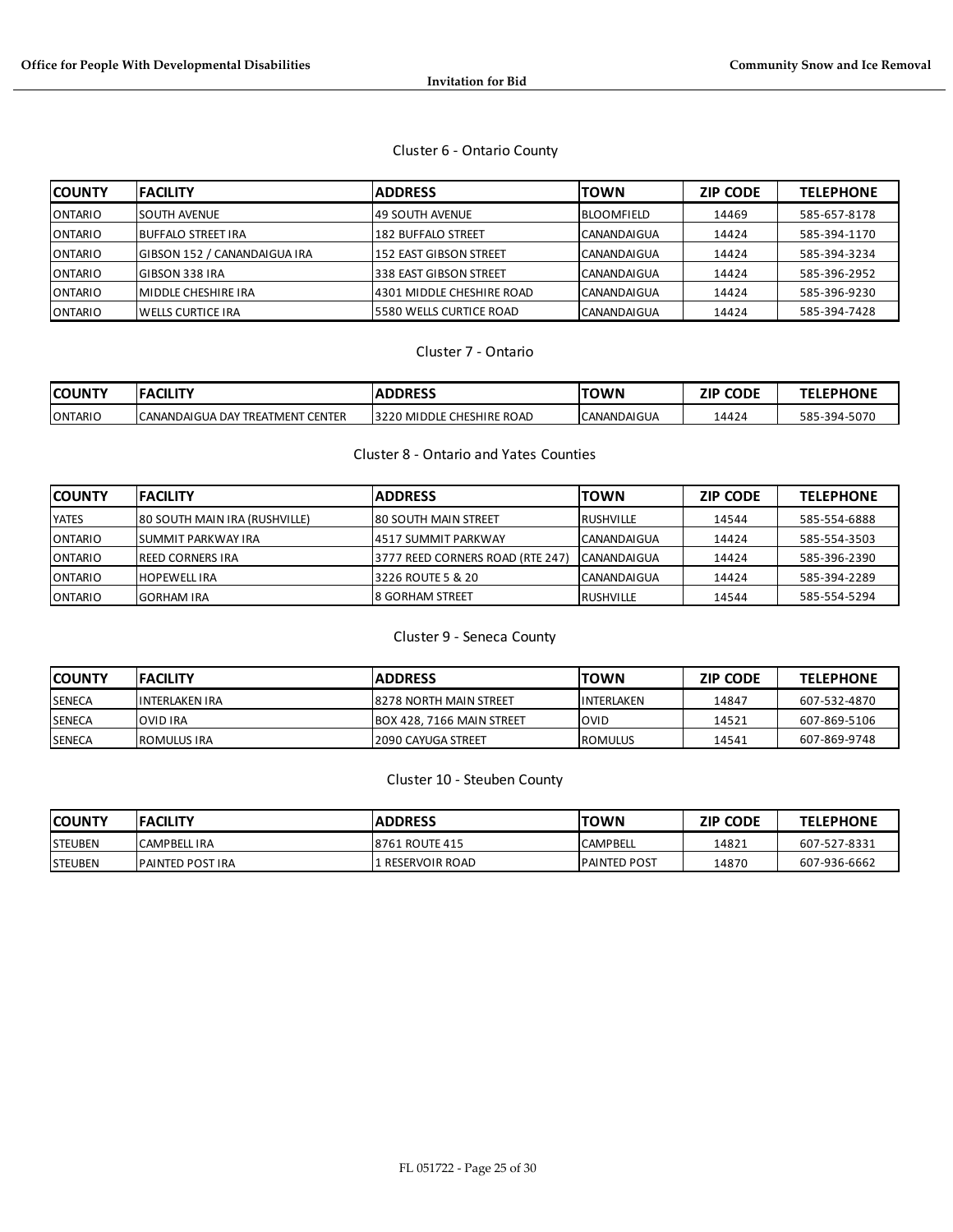## **Cost Proposal Form**

<span id="page-25-0"></span>**Directions:** Please provide an all-inclusive seasonal price for all the services requested in the Scope of Work for each site in the clusters you wish to bid on. List this price in the **TOTAL PRICE PER SEASON** column for each site. To determine the **TOTAL PRICE PER SEASON PER CLUSTER**, add all the prices per site listed in the cluster. Please fill in the Company Name at the bottom of each Cost Proposal Form. **Be sure to include the Cost Proposal Form Signature Page (page 29) with any Cost Proposal Forms you are submitting.** Do not alter the Cost Proposal Form(s) in any way or your bid may be disqualified. Please see page 17, Evaluation Criteria: Method of Award for more information.

| <b>COUNTY</b> | <b>IFACILITY</b>    | <b>IADDRESS</b>            | <b>TOWN</b>       | <b>ZIP CODE</b> | <b>TOTAL PRICE PER SEASON</b> |
|---------------|---------------------|----------------------------|-------------------|-----------------|-------------------------------|
| <b>MONROE</b> | <b>BROOKLAWN CR</b> | 131 BROOKLAWN DRIVE        | <b>ROCHESTER</b>  | 14618           | S                             |
| <b>MONROE</b> | <b>CULVER IRA</b>   | 1633 CULVER ROAD           | <b>ROCHESTER</b>  | 14609           | l\$                           |
|               |                     |                            |                   |                 |                               |
| <b>MONROE</b> | ELMWOOD IRA         | 2325 ELMWOOD AVE           | <b>IROCHESTER</b> | 14618           | l\$                           |
| <b>MONROE</b> | <b>HILLTOP IRA</b>  | <b>8 HILLTOP DRIVE</b>     | PITTSFORD         | 14534           | l\$                           |
| <b>MONROE</b> | <b>LARKSPUR IRA</b> | 130 LARKSPUR LANE          | <b>ROCHESTER</b>  | 14622           | l\$                           |
| <b>MONROE</b> | LONG ACRE IRA       | 198 LONG ACRE ROAD         | <b>ROCHESTER</b>  | 14621           | IS                            |
| <b>MONROE</b> | <b>TERRAIN</b>      | 19 TERRAIN DRIVE           | <b>ROCHESTER</b>  | 14618           | l\$                           |
| <b>MONROE</b> | ST PAUL 2068 CR     | <b>2068 ST PAUL STREET</b> | <b>ROCHESTER</b>  | 14621           | l\$                           |
| <b>MONROE</b> | <b>TOBEY IRA</b>    | 222 TOBEY ROAD             | PITTSFORD         | 14534           | \$                            |
|               | I\$                 |                            |                   |                 |                               |

Cluster 1 - Monroe County

Cluster 2 - Monroe County

| <b>ICOUNTY</b> | <b>IFACILITY</b>         | <b>ADDRESS</b>          | TOWN              | <b>ZIP CODE</b> | <b>TOTAL PRICE PER SEASON</b> |
|----------------|--------------------------|-------------------------|-------------------|-----------------|-------------------------------|
|                |                          |                         |                   |                 |                               |
| <b>MONROE</b>  | <b>BIRCH LANE IRA</b>    | 264 BIRCH LANE          | <b>W. WEBSTER</b> | 14580           | ¦\$                           |
| <b>MONROE</b>  | <b>HATCH IRA</b>         | 1331 HATCH ROAD         | <b>WEBSTER</b>    | 14580           | \$                            |
| <b>MONROE</b>  | <b>KEYEL IRA</b>         | <b>108 KEYEL DRIVE</b>  | <b>ROCHESTER</b>  | 14625           | \$,                           |
| <b>MONROE</b>  | <b>PENFIELD 2301 IRA</b> | 2301PENFIELD ROAD       | PENFIELD          | 14526           | l\$                           |
| <b>MONROE</b>  | <b>PENFIELD 2303 IRA</b> | 2303 PENFIELD ROAD      | PENFIELD          | 14526           | \$,                           |
| <b>MONROE</b>  | <b>PENFIELD 2088 IRA</b> | 2088 PENFIELD ROAD      | PENFIELD          | 14526           | \$                            |
| <b>MONROE</b>  | <b>PENFIELD 2900 IRA</b> | 2900 PENFIELD ROAD      | <b>MACEDON</b>    | 14502           | \$                            |
| <b>MONROE</b>  | <b>PIERCE IRA</b>        | <b>30 PIERCE STREET</b> | <b>WEBSTER</b>    | 14580           | IS                            |
|                |                          |                         |                   |                 |                               |

Company Name: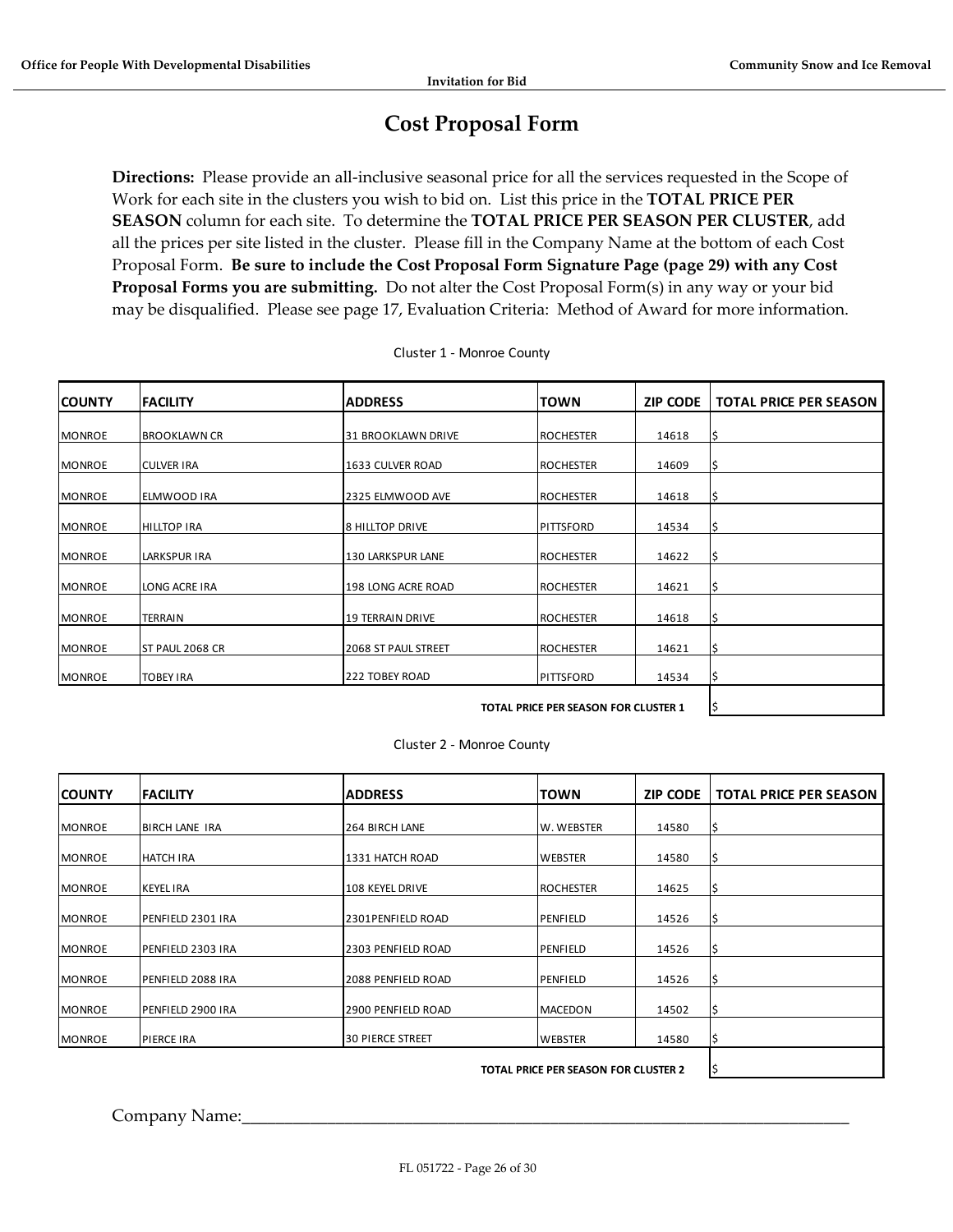#### Cluster 3 - Monroe and Livingston Counties

| <b>COUNTY</b>      | <b>FACILITY</b>       | <b>ADDRESS</b>               | <b>TOWN</b>          | <b>ZIP CODE</b> | <b>TOTAL PRICE PER SEASON</b> |
|--------------------|-----------------------|------------------------------|----------------------|-----------------|-------------------------------|
| <b>ILIVINGSTON</b> | <b>AVON IRA</b>       | 107 EAST MAIN STREET         | <b>AVON</b>          | 14414           |                               |
| <b>ILIVINGSTON</b> | CALEDONIA IRA         | 328 GRAND CIRCLE             | <b>CALEDONIA</b>     | 14423           |                               |
| <b>ILIVINGSTON</b> | <b>EAST AVON IRA</b>  | 5243 E. AVON RD              | <b>JAVON</b>         | 14414           | ١ś                            |
| <b>ILIVINGSTON</b> | LIMA IRA              | <b>1858 ROCHESTER STREET</b> | <b>LIMA</b>          | 14485           |                               |
| <b>MONROE</b>      | <b>PINE TRAIL IRA</b> | <b>80 PINE TRAIL DRIVE</b>   | <b>HONEOYE FALLS</b> | 14472           |                               |
|                    |                       |                              |                      |                 |                               |

Cluster 4 - Ontario County

| <b>ICOUNTY</b> | <b>FACILITY</b>          | <b>ADDRESS</b>                 | <b>TOWN</b>       | <b>ZIP CODE</b> | <b>TOTAL PRICE PER SEASON</b> |
|----------------|--------------------------|--------------------------------|-------------------|-----------------|-------------------------------|
| <b>ONTARIO</b> | <b>ISUNRAY CREST IRA</b> | <b>6469 SUNRAY CREST DRIVE</b> | <b>VICTOR</b>     | 14564           |                               |
| ONTARIO        | <b>VICTOR IRA</b>        | <b>220 WEST MAIN STREET</b>    | <b>VICTOR</b>     | 14564           |                               |
| <b>ONTARIO</b> | <b>MARTZ IRA</b>         | 5700 MARTZ ROAD                | <b>FARMINGTON</b> | 14425           |                               |
| <b>ONTARIO</b> | <b>WEIGERT IRA</b>       | 869 WEIGERT ROAD               | <b>FARMINGTON</b> | 14425           |                               |
|                |                          |                                |                   |                 |                               |

Cluster 5 - Ontario County

| <b>ICOUNTY</b> | <b>FACILITY</b>        | <b>ADDRESS</b>                  | <b>TOWN</b>             | <b>ZIP CODE</b> | <b>TOTAL PRICE PER SEASON</b> |
|----------------|------------------------|---------------------------------|-------------------------|-----------------|-------------------------------|
| <b>ONTARIO</b> | <b>EAGLE IRA</b>       | <b>32 EAGLE STREET</b>          | <b>IPHELPS</b>          | 14532           |                               |
| <b>ONTARIO</b> | <b>EAST MAIN IRA</b>   | <b>83 EAST MAIN STREET</b>      | <b>ICLIFTON SPRINGS</b> | 14432           |                               |
| <b>ONTARIO</b> | <b>PORT GIBSON IRA</b> | 112 FIELD STREET                | <b>PORT GIBSON</b>      | 14537           |                               |
| <b>ONTARIO</b> | ROUTE 488 IRA          | <b>1505 ROUTE 488</b>           | <b>IPHELPS</b>          | 14532           |                               |
| <b>ONTARIO</b> | <b>SHORTSVILLE</b>     | PO BOX 201, 50 WEST MAIN STREET | <b>SHORTSVILLE</b>      | 14548           |                               |
|                |                        |                                 |                         |                 |                               |

**TOTAL PRICE PER SEASON FOR CLUSTER 5 \$**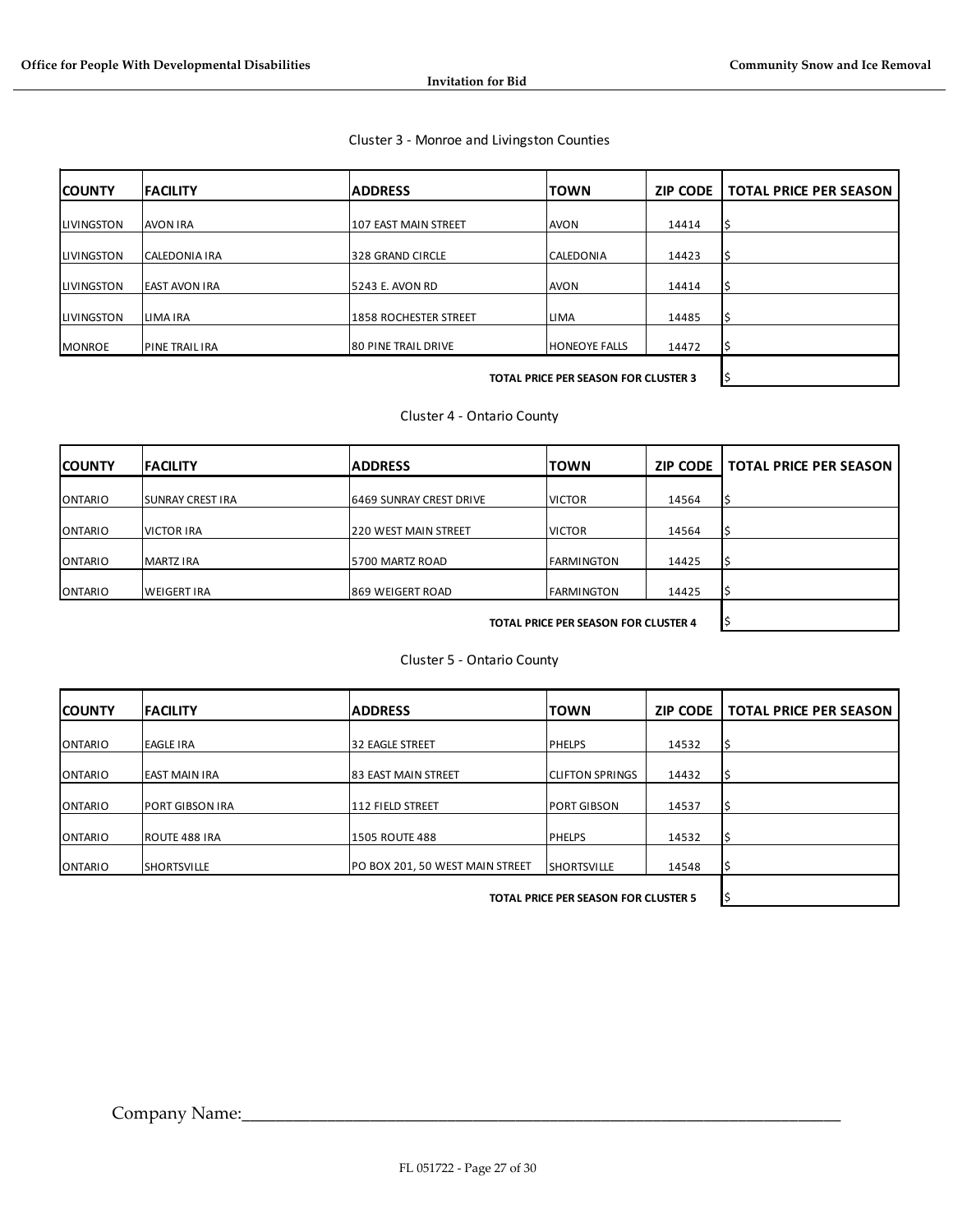#### Cluster 6 - Ontario County

| <b>COUNTY</b>  | <b>FACILITY</b>              | <b>ADDRESS</b>            | <b>TOWN</b>        | <b>ZIP CODE</b> | <b>TOTAL PRICE PER SEASON</b> |
|----------------|------------------------------|---------------------------|--------------------|-----------------|-------------------------------|
| <b>ONTARIO</b> | <b>SOUTH AVENUE</b>          | <b>49 SOUTH AVENUE</b>    | <b>BLOOMFIELD</b>  | 14469           |                               |
| <b>ONTARIO</b> | <b>BUFFALO STREET IRA</b>    | 182 BUFFALO STREET        | CANANDAIGUA        | 14424           |                               |
| <b>ONTARIO</b> | GIBSON 152 / CANANDAIGUA IRA | 152 EAST GIBSON STREET    | <b>CANANDAIGUA</b> | 14424           |                               |
| <b>ONTARIO</b> | <b>GIBSON 338 IRA</b>        | 338 EAST GIBSON STREET    | <b>CANANDAIGUA</b> | 14424           |                               |
| <b>ONTARIO</b> | MIDDLE CHESHIRE IRA          | 4301 MIDDLE CHESHIRE ROAD | <b>CANANDAIGUA</b> | 14424           |                               |
| ONTARIO        | <b>WELLS CURTICE IRA</b>     | 15580 WELLS CURTICE ROAD  | <b>CANANDAIGUA</b> | 14424           |                               |
|                |                              |                           |                    |                 |                               |

#### Cluster 7 - Ontario \*

| <b>COUNTY</b>  | <b>IFACILITY</b>                                            | <b>IADDRESS</b> | <b>TOWN</b>        |       | <b>ZIP CODE   TOTAL PRICE PER SEASON</b> |
|----------------|-------------------------------------------------------------|-----------------|--------------------|-------|------------------------------------------|
| <b>ONTARIO</b> | CANANDAIGUA DAY TREATMENT CENTER 13220 MIDDLE CHESHIRE ROAD |                 | <b>CANANDAIGUA</b> | 14424 |                                          |
|                |                                                             |                 |                    |       |                                          |

\* Prevailing Wage will apply to snow and ice removal services at Canandaigua Day Treatment Center. See Qualifications & Scope of Work for more information.

#### Cluster 8 - Ontario and Yates Counties

| <b>COUNTY</b>  | <b>FACILITY</b>               | <b>ADDRESS</b>                    | <b>TOWN</b>        | <b>ZIP CODE</b> | <b>TOTAL PRICE PER SEASON</b> |
|----------------|-------------------------------|-----------------------------------|--------------------|-----------------|-------------------------------|
| <b>YATES</b>   | 80 SOUTH MAIN IRA (RUSHVILLE) | <b>80 SOUTH MAIN STREET</b>       | <b>RUSHVILLE</b>   | 14544           |                               |
| ONTARIO        | SUMMIT PARKWAY IRA            | 4517 SUMMIT PARKWAY               | <b>CANANDAIGUA</b> | 14424           |                               |
| <b>ONTARIO</b> | <b>IREED CORNERS IRA</b>      | 13777 REED CORNERS ROAD (RTE 247) | <b>CANANDAIGUA</b> | 14424           |                               |
| ONTARIO        | <b>HOPEWELL IRA</b>           | 3226 ROUTE 5 & 20                 | <b>CANANDAIGUA</b> | 14424           |                               |
| <b>ONTARIO</b> | <b>GORHAM IRA</b>             | <b>8 GORHAM STREET</b>            | <b>RUSHVILLE</b>   | 14544           |                               |
|                |                               |                                   |                    |                 |                               |

**TOTAL PRICE PER SEASON FOR CLUSTER 8 \$**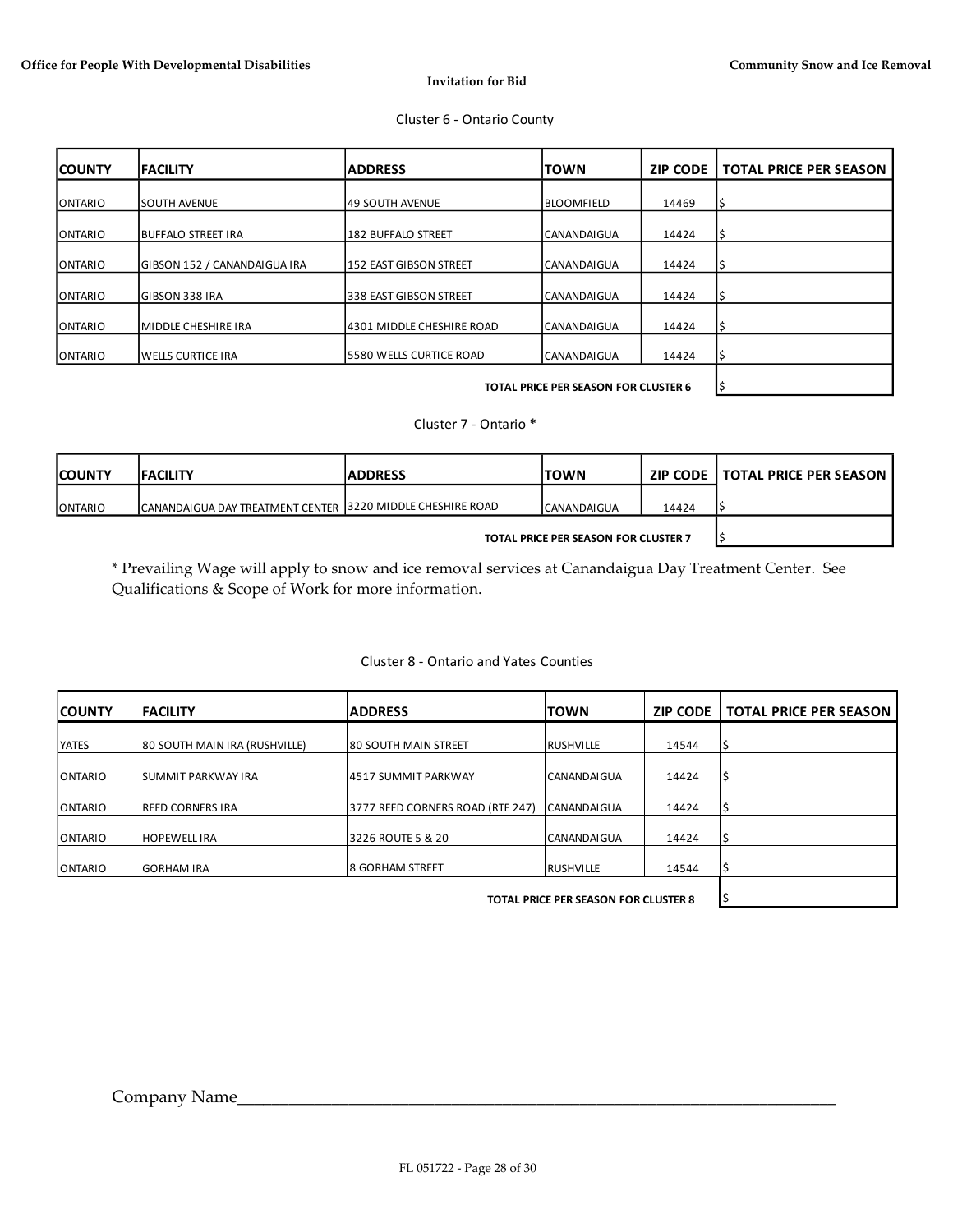#### Cluster 9 - Seneca County

| <b>COUNTY</b> | <b>IFACILITY</b>      | <b>ADDRESS</b>                | <b>TOWN</b>       | ZIP CODE | TOTAL PRICE PER SEASON |
|---------------|-----------------------|-------------------------------|-------------------|----------|------------------------|
| <b>SENECA</b> | <b>INTERLAKEN IRA</b> | <b>8278 NORTH MAIN STREET</b> | <b>INTERLAKEN</b> | 14847    |                        |
| <b>SENECA</b> | <b>OVID IRA</b>       | BOX 428, 7166 MAIN STREET     | <b>OVID</b>       | 14521    |                        |
| <b>SENECA</b> | ROMULUS IRA           | <b>2090 CAYUGA STREET</b>     | <b>ROMULUS</b>    | 14541    |                        |
|               |                       |                               |                   |          |                        |

**TOTAL PRICE PER SEASON FOR CLUSTER 9** 

Cluster 10 - Steuben County

| <b>COUNTY</b>   | <b>IFACILITY</b>        | <b>ADDRESS</b>        | <b>TOWN</b>          |       | <b>ZIP CODE   TOTAL PRICE PER SEASON</b> |
|-----------------|-------------------------|-----------------------|----------------------|-------|------------------------------------------|
| <b>STEUBEN</b>  | <b>CAMPBELL IRA</b>     | <b>8761 ROUTE 415</b> | <b>CAMPBELL</b>      | 14821 |                                          |
| <b>ISTEUBEN</b> | <b>PAINTED POST IRA</b> | 1 RESERVOIR ROAD      | <b>IPAINTED POST</b> | 14870 |                                          |

**TOTAL PRICE PER SEASON FOR CLUSTER 10** \$

Bidder Signature **Print Name & Title** 

This bid is valid for \_\_\_\_\_\_\_\_\_\_\_ days (Bids shall be valid for not less than 180 days)

Name of

Company: Address:

Federal ID Number: Telephone: Telephone:

Email Address:

Date: Fax: